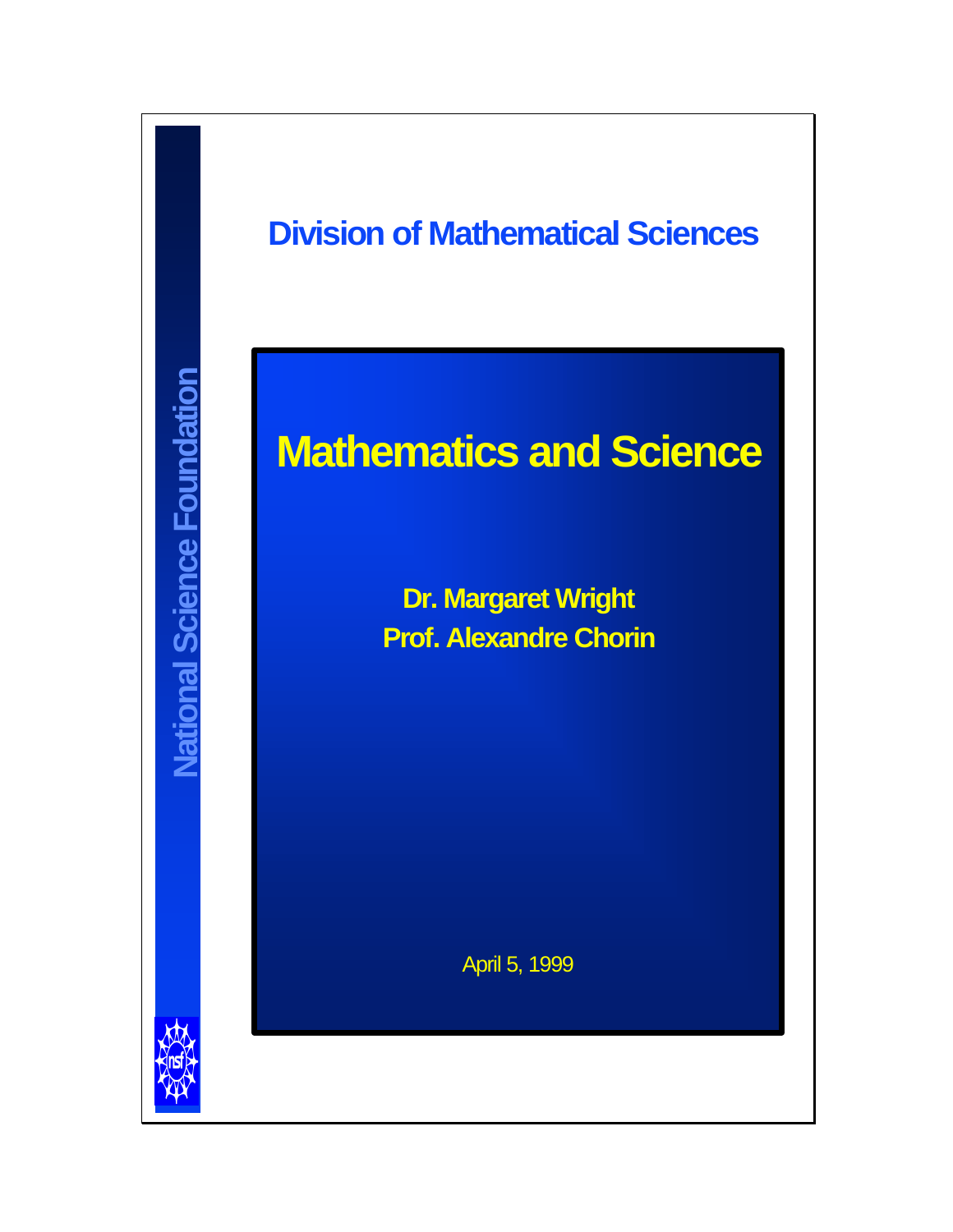#### **PREFACE**

Today's challenges faced by science and engineering are so complex that they can only be solved through the help and participation of mathematical scientists. All three approaches to science, observation and experiment, theory, and modeling are needed to understand the complex phenomena investigated today by scientists and engineers, and each approach requires the mathematical sciences. Currently observationalists are producing enormous data sets that can only be mined and patterns discerned by the use of deep statistical and visualization tools. Indeed, there is a need to fashion new tools and, at least initially, they will need to be fashioned specifically for the data involved. Such will require the scientists, engineers, and mathematical scientists to work closely together.

Scientific theory is always expressed in mathematical language. Modeling is done via the mathematical formulation using computational algorithms with the observations providing initial data for the model and serving as a check on the accuracy of the model. Modeling is used to predict behavior and in doing so validate the theory or raise new questions as to the reasonableness of the theory and often suggests the need of sharper experiments and more focused observations. Thus, observation and experiment, theory, and modeling reinforce each other and together lead to our understanding of scientific phenomena. As with data mining, the other approaches are only successful if there is close collaboration between mathematical scientists and the other disciplinarians.

Dr. Margaret Wright of Bell Labs and Professor Alexandre Chorin of the University of California-Berkeley (both past and present members of the Advisory Committee for the Directorate for Mathematical and Physical Sciences) volunteered to address the need for this interplay between the mathematical sciences and other sciences and engineering in a report to the Division of Mathematical Sciences. Their report identifies six themes where there is opportunity for interaction between the mathematical sciences and other sciences and engineering, and goes one to give examples where these themes are essential for the research. These examples represent only a few of the many possibilities. Further, the report addresses the need to rethink how we train future scientists, engineers, and mathematical scientists.

The report illustrates that some mathematical scientists, through collaborative efforts in research, will discover new and challenging problems. In turn, these problems will open whole new areas of research of interest and challenge to all mathematical scientists. The fundamental mathematical and statistical development of these new areas will naturally cycle back and provide new and substantial tools for attacking scientific and engineering problems.

The report is exciting reading. The Division of Mathematical Sciences is greatly indebted to Dr. Wright and Professor Chorin for their effort.

> Donald J. Lewis Director (1995-1999) Division of Mathematical Science National Science Foundation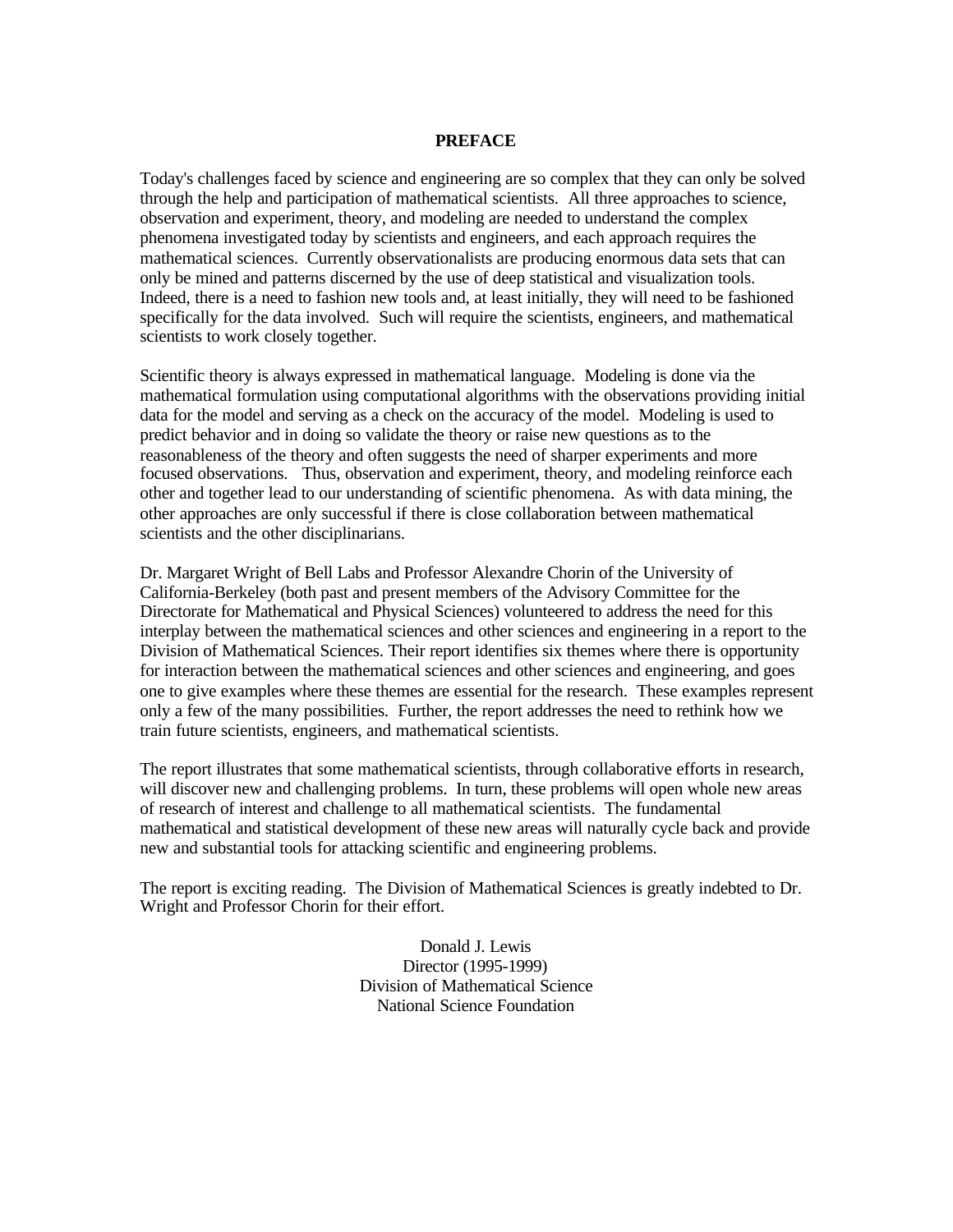### **1 Overview**

Mathematics and science<sup>1</sup> have a long and close relationship that is of crucial and growing importance for both. Mathematics is an intrinsic component of science, part of its fabric, its universal language and indispensable source of intellectual tools. Reciprocally, science inspires and stimulates mathematics, posing new questions, engendering new ways of thinking, and ultimately conditioning the value system of mathematics.

 Fields such as physics and electrical engineering that have always been mathematical are becoming even more so. Sciences that have not been heavily mathematical in the past---for example, biology, physiology, and medicine---are moving from description and taxonomy to analysis and explanation; many of their problems involve systems that are only partially understood and are therefore inherently uncertain, demanding exploration with new mathematical tools. Outside the traditional spheres of science and engineering, mathematics is being called upon to analyze and solve a widening array of problems in communication, finance, manufacturing, and business. Progress in science, in all its branches, requires close involvement and strengthening of the mathematical enterprise; new science and new mathematics go hand in hand.

 The present document cannot be an exhaustive survey of the interactions between mathematics and science. Its purpose is to present examples of scientific advances made possible by a close interaction between science and mathematics, and draw conclusions whose validity should transcend the examples. We have labeled the examples by words that describe their scientific content; we could have chosen to use mathematical categories and reached the very same conclusions. A section labeled "partial differential equations" would have described their roles in combustion, cosmology, finance, hybrid system theory, Internet analysis, materials science, mixing, physiology, iterative control, and moving boundaries; a section on statistics would have described its contributions to the analysis of the massive data sets associated with cosmology, finance, functional MRI, and the Internet; and a section on computation would have conveyed its key role in all areas of science. This alternative would have highlighted the mathematical virtues of generality and abstraction; the approach we have taken emphasizes the ubiquity and centrality of mathematics from the point of view of science.

### **2 Themes**

 $\overline{a}$ 

As Section 3 illustrates, certain themes consistently emerge in the closest relationships between mathematics and science:

- modeling
- complexity and size
- uncertainty
- multiple scales
- computation
- large data sets.

 $<sup>1</sup>$  For compactness, throughout this document "mathematics" should be interpreted as "the mathematical</sup> sciences", and "science" as "science, engineering, technology, medicine, business, and other applications".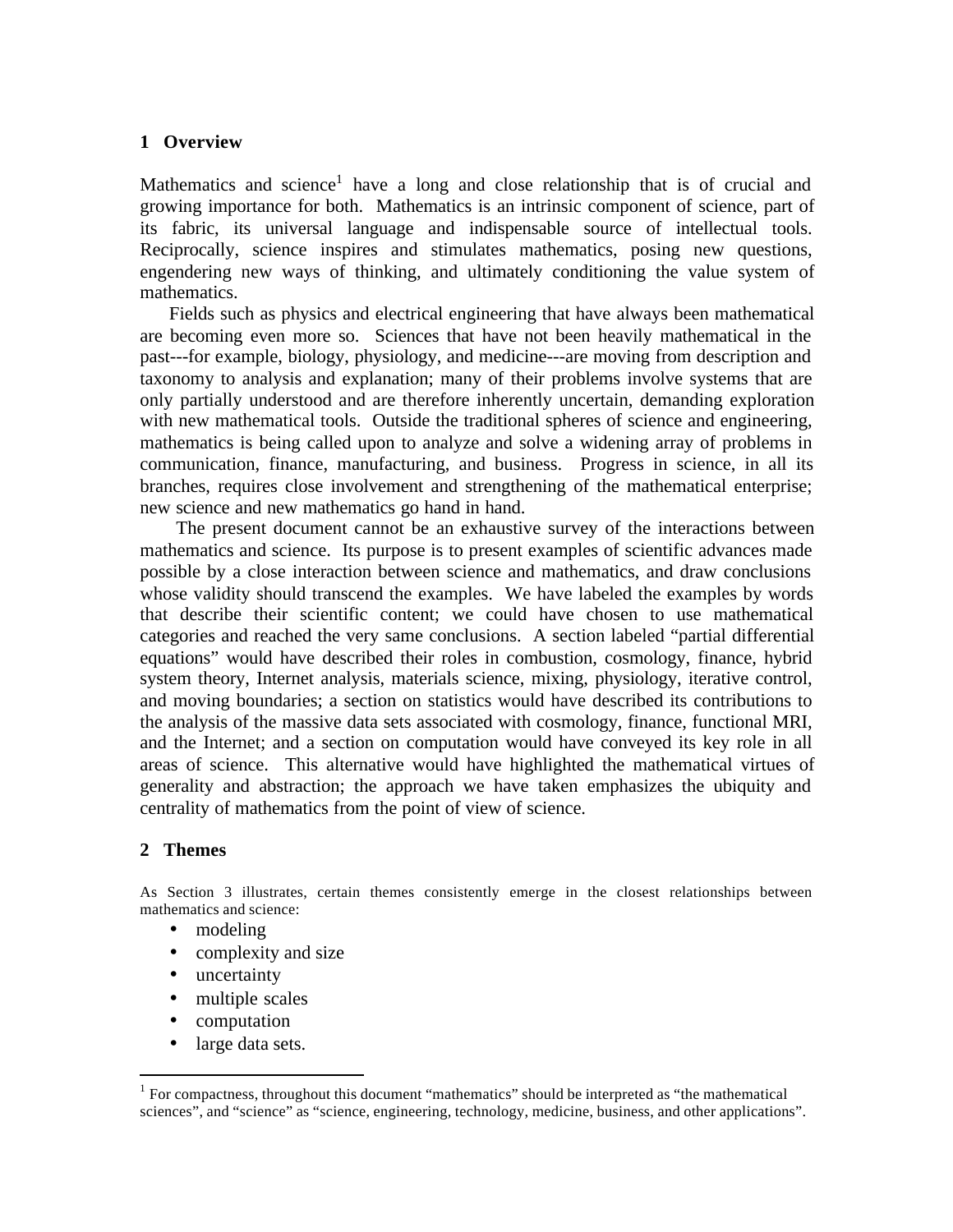# **2.1 Modeling**

Mathematical modeling, the process of describing scientific phenomena in a mathematical framework, brings the powerful machinery of mathematics---its ability to generalize, to extract what is common in diverse problems, and to build effective algorithms---to bear on characterization, analysis, and prediction in scientific problems. Mathematical models lead to "virtual experiments" whose real-world analogues would be expensive, dangerous, or even impossible; they obviate the need to actually crash an airplane, spread a deadly virus, or witness the origin of the universe. Mathematical models help to clarify relationships among a system's components as well as their relative significance. Through modeling, speculations about a system are given a form that allows them to be examined qualitatively and quantitatively from many angles; in particular, modeling allows the detection of discrepancies between theory and reality.

# **2.2 Complexity and Size**

Because reality is almost never simple, there is constant demand for more complex models. However, ever more complex models lead eventually---sometimes immediately- --to problems that are *fundamentally different*, not just larger and more complicated. It is impossible to characterize disordered systems with the very same tools that are perfectly adequate for well-behaved systems. Size can be regarded as a manifestation of complexity because substantially larger models seldom behave like expanded versions of smaller models; large chaotic systems cannot be described in the same terms as smalldimensional chaotic systems.

# **2.3 Uncertainty**

Although uncertainty is unavoidable, ignoring it can be justified when one is studying isolated, small-scale, well-understood physical processes. This is not so for large-scale systems with many components, such as the atmosphere and the oceans, chemical processes where there is no good way to determine reaction paths exactly, and of course in biological and medical applications, or in systems that rely on human participation. Uncertainty cannot be treated properly using *ad hoc* rules of thumb, but requires serious mathematical study. Issues that require further analysis include: the correct classification of the various ways in which uncertainty affects mathematical models; the sensitivities to uncertainty of both the models and the methods of analysis; the influence of uncertainty on computing methods; and the interactions between uncertainty in the models themselves and the added uncertainty arising from the limitations of computers.

Uncertainty of outcome is not necessarily directly related to uncertainty in the system or in the model. Very noisy systems can give rise to reliable outcomes, and in such cases it is desirable to know how these outcomes arise and how to predict them. Another extreme can occur with strongly chaotic systems: even if a specific solution of a model can be found, the probability that it will actually be observed may be nil; thus it may be necessary to predict the average outcome of computations or experiments, or the most likely outcome, drawing on as yet untapped resources of statistics.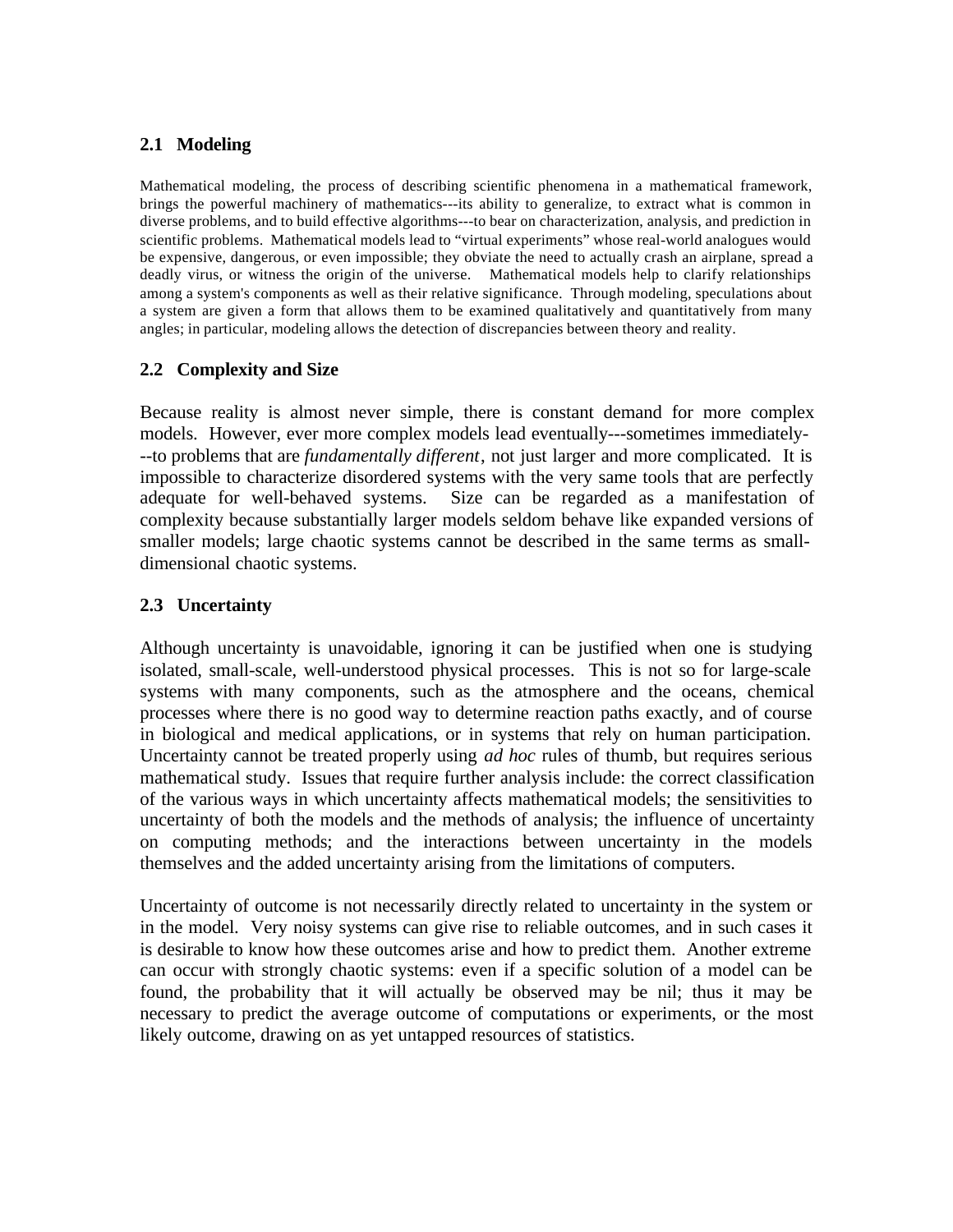# **2.4 Multiple Scales**

The need to model or compute on multiple scales arises when occurrences on vastly disparate scales (in space, time, or both) contribute simultaneously to an observable outcome. In turbulent combustion, for example, the shape of the vessel is important and so are the very small fluctuations in temperature that control the chemical reactions. Multiple scales are inherent in complex systems, a topic of great importance across science, whenever entities at microscales and macrolevels must be considered together.

When it is known in advance that phenomena on different scales are independent, one may rely on a separate model on each scale; but when different scales interact, or when the boundaries between scales become blurred, models are needed that allow interactions between scales without an undue sacrifice of structure or loss of information at any scale. A related complication is that the finiteness of computers limits the range of scales that can be represented in a given calculation; only mathematical analysis can overcome this built-in restriction.

# **2.5 Computation**

Experiment and theory, the two classical elements of the scientific method, have been joined by computation as a third crucial component. Computations that were intractable even a few years ago are performed routinely today, and many people pin their hopes for mastering problem size and complexity on the continuing advent of faster, larger computers. This is a vain hope if the appropriate mathematics is lacking. For more than 40 years, gains in problem-solving power from better mathematical algorithms have been comparable to the growth of raw computing speed, and this pattern is likely to continue. In many situations, especially for multiscale and chaotic problems, fast hardware alone will never be sufficient; methods and theories must be developed that can extract the best possible numerical solutions from whatever computers are available.

It is important to remember that no amount of computing power or storage can overcome uncertainties in equations and data; computed solutions cannot be understood properly unless the right mathematical tools are used. A striking visualization produced over many days of computation is just a pretty picture if there are flaws in the underlying mathematical model or numerical methods, or if there are no good ways to represent, manipulate, and analyze the associated data.

It is also worthy of note that computation has come to permeate even the traditional core mathematical areas, which allot expanding roles for computation, both numerical and symbolic.

### **2.6 Large Data Sets**

The enormous sets of data that are now being generated in many scientific areas must be displayed, analyzed, and otherwise "mined" to exhibit hidden order and patterns. However, large data sets do not all have similar characteristics, nor are they used in the same way. Their quality ranges from highly accurate to consistently noisy, sometimes with wide variations within the same data set. The definition of an "interesting" pattern is not the same nor even similar in different scientific fields, and may vary within a given field. Structure emerges in the small as well as in the large, often with differing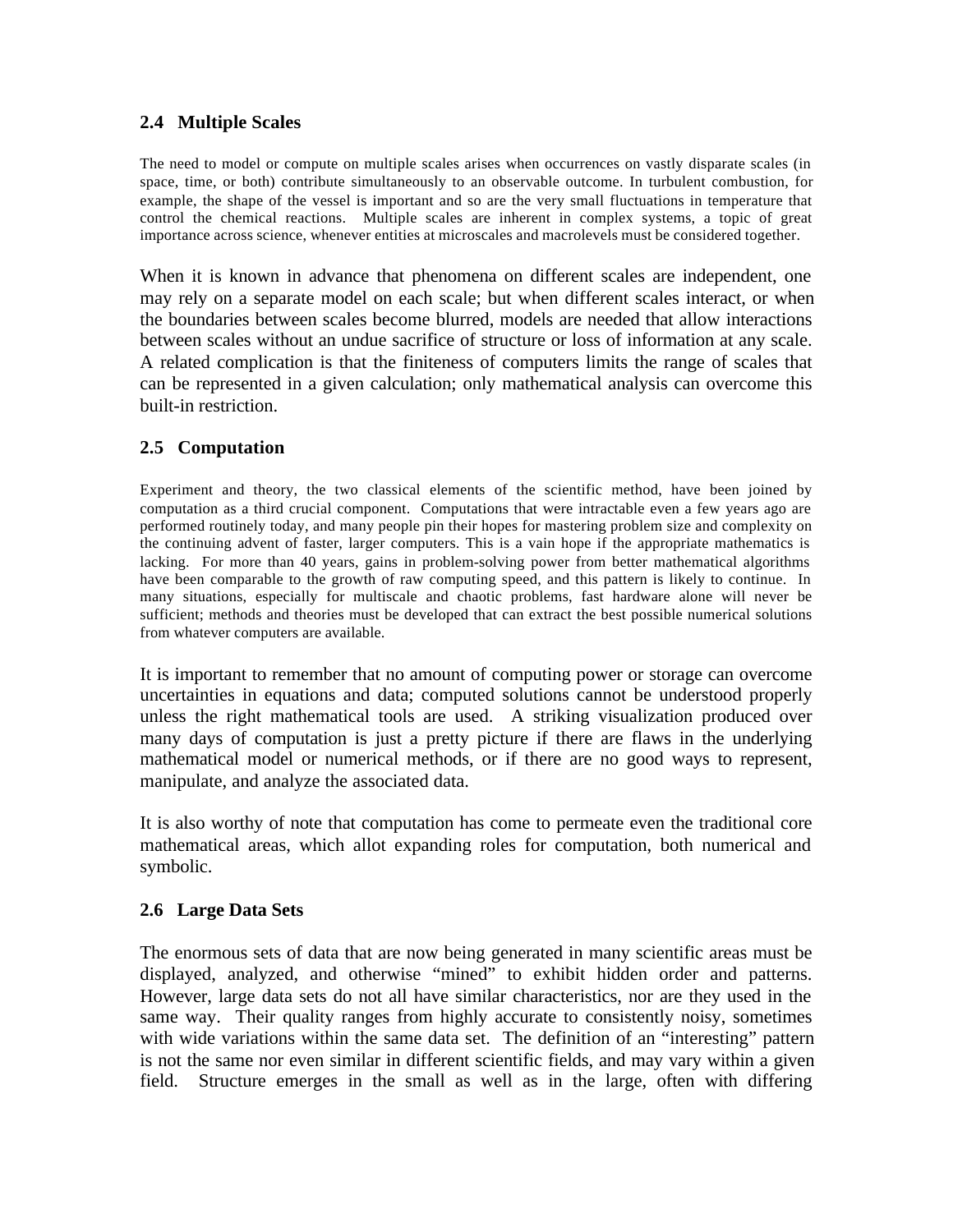mathematical implications. Large data sets that need to be analyzed in real time---for instance, in guiding surgery or controlling aircraft---pose further challenges.

# **3 Examples**

The examples in this section, described for a general scientific audience, illustrate the scientific and technological progress that can result from genuine, continuing, working relationships between mathematicians and scientists. Certain well publicized pairings, such as those between modern geometry and gauge field theory, cryptography and number theory, wavelets and fingerprint analysis, have been intentionally omitted---not to slight their remarkable accomplishments, but rather to demonstrate the breadth and power of connections between mathematics and science over a wide range of disparate, often unexpected, scientific applications.

# **3.1 Combustion**

Combustion, a critical and ubiquitous technology, is the principal source of energy for transportation, for electric power production, and in a variety of industrial processes. Before actually building combustion systems, it is highly desirable to predict operating characteristics such as their safety, efficiency, and emissions. Mathematicians, in collaboration with scientists and engineers, have played and continue to play a central role in creating the analytical and computational tools used to model combustion systems. Two examples---modeling the chemistry of combustion and engineering-scale simulation---illustrate the ties between mathematics and practical combustion problems.

**Modeling the chemistry of combustion.** To model combustion it is necessary to understand the detailed chemical mechanisms by which fuel and air react to form combustion products. For a complex hydrocarbon fuel such as gasoline, whose burning involves thousands of distinct chemical species, one must identify the reactions that are most important for the combustion process. The rates of reaction, which are sensitive functions of temperature and pressure, must also be estimated, along with their energetics, e.g. the heats of formation of the various species.

 For more than twenty years, mathematicians and chemists have worked together on computational tools that have become critical to the development of reaction mechanisms. The need for robust and accurate numerical solvers in combustion modeling was clearly understood as early as the 1970s. In response to this need, algorithms and software for solving stiff systems of ordinary differential equations were developed and combined into integrated packages for chemically reacting systems, such as the Chemkin package developed at the Sandia National Laboratory. Given arbitrarily complex chemical reaction mechanisms specified in a standard format, Chemkin automatically generates an interface to numerical methods that compute various chemically reacting systems. These include spatially homogeneous systems as well as a variety of one-dimensional systems, such as premixed flames, opposed-flow diffusion flames, and detonation waves.

 The mathematical and numerical analysis embodied in Chemkin has been a key ingredient in designing and evaluating mechanisms, including those in wide laboratory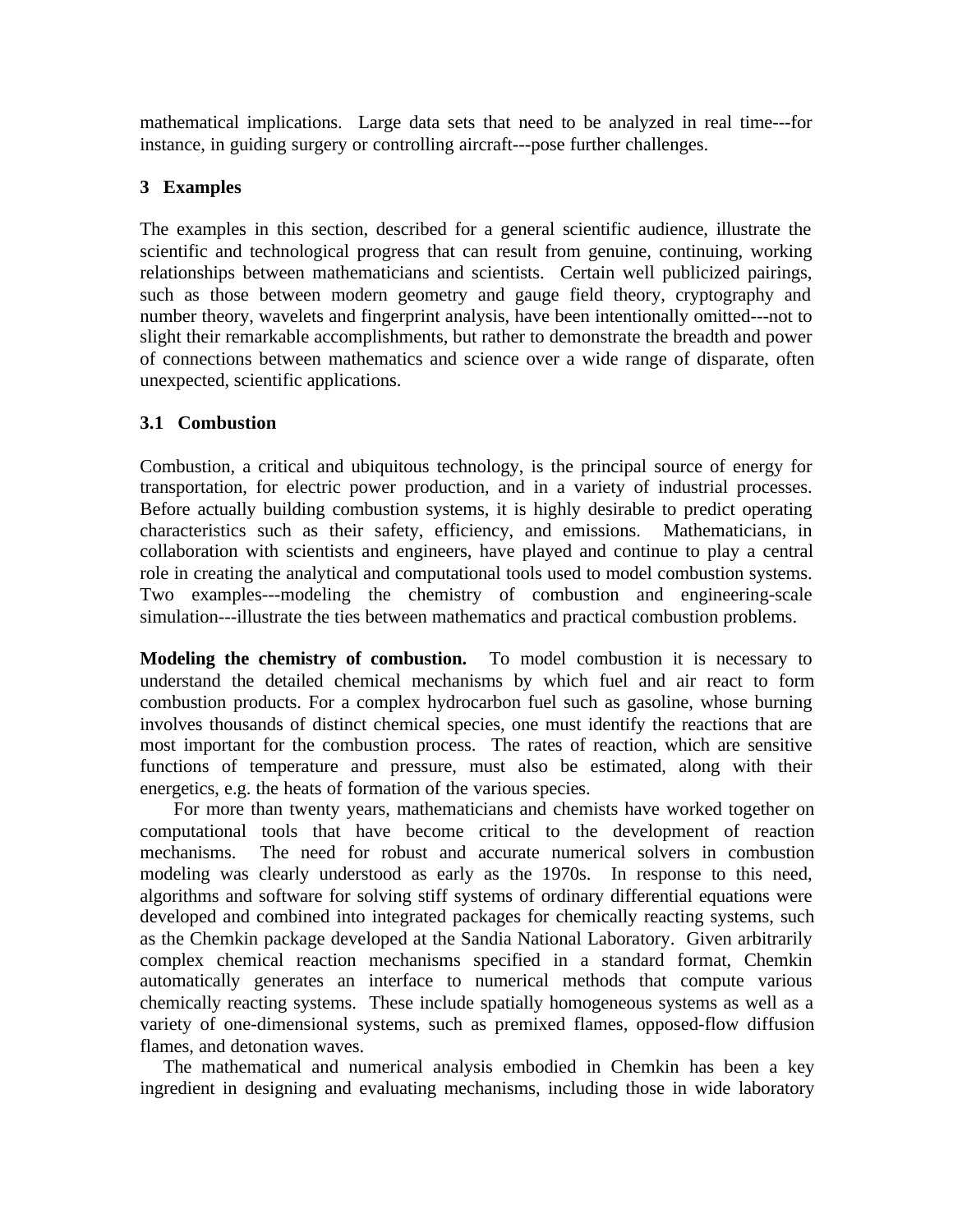use. The existence of a reliable and generalizable mathematical model facilitates the testing of new ideas in mechanism design, since the effects of modifying a chemical mechanism can be assessed directly. Finally, the mathematical software is not only sufficiently robust to model arbitrarily complex chemical reaction mechanisms, but also accurate enough so that the numerical error is negligible relative to laboratory measurements.

 Chemkin represents an amalgam of mathematical analysis, numerical methods, and software development. The history of Chemkin illustrates the fact that in many application areas advanced mathematical ideas are more likely to be used by scientists and engineers if they are embodied in software.

**Engineering-scale simulation.** The goal in this area is to represent the threedimensional fluid dynamics and other physical processes as they occur in combustion devices such as internal combustion engines, industrial and utility burners, and gas turbines. Two issues make these simulations particularly challenging. The first is the number and complexity of the physical processes that must be represented, which include fluid dynamics, heat and mass transport, radiative heat transfer, chemical kinetics, turbulence and turbulent combustion, and a variety of multiphase fluid flow phenomena. The second is the enormous range of length and time scales in such systems. The relevant physical processes must operate simultaneously on scales ranging from the smallest turbulent fluctuations  $(10^{-6} \text{ meters})$  up to a utility boiler  $(100 \text{ meters})$ .

 Mathematicians have consistently been at the forefront in developing innovative methods for modeling engineering combustion problems. Within computational fluid dynamics, a huge field that encompasses numerous applications, many of the mathematical methods have arisen as a direct response to specific difficulties presented by combustion problems. Examples include novel discretization techniques, such as high-order accurate finite-difference methods and vortex methods; adaptive gridding techniques, which estimate the error as a calculation is running and locally increase or decrease the grid density to maintain a uniform level of accuracy; and new methods for problems in complex geometries, such as the overset grid and embedded boundary methods.

 A major mathematical contribution has been asymptotic analysis that makes possible an understanding of the coupling between different physical processes in these complex systems; insights from asymptotic analysis are used to find stable and accurate representations of these processes in terms of simpler subprocesses. Examples include the use of low Mach-number asymptotics to eliminate zero-energy acoustic waves while retaining the bulk effects of compression and expansion due to heat release, and fronttracking methods based on a separation-of-scales analysis for thin premixed flames.

 Today, packages such as Chemkin are part of the standard toolkit for combustion researchers and engineers. New numerical methods for engineering-scale simulations of combustion systems have been extensively implemented as research codes, and are slowly making their way into production engineering software.

 Looking ahead, the requirements of combustion simulation suggest promising directions for mathematics research that will make new science possible. Even with the most powerful computers, it is impossible to represent directly all of the processes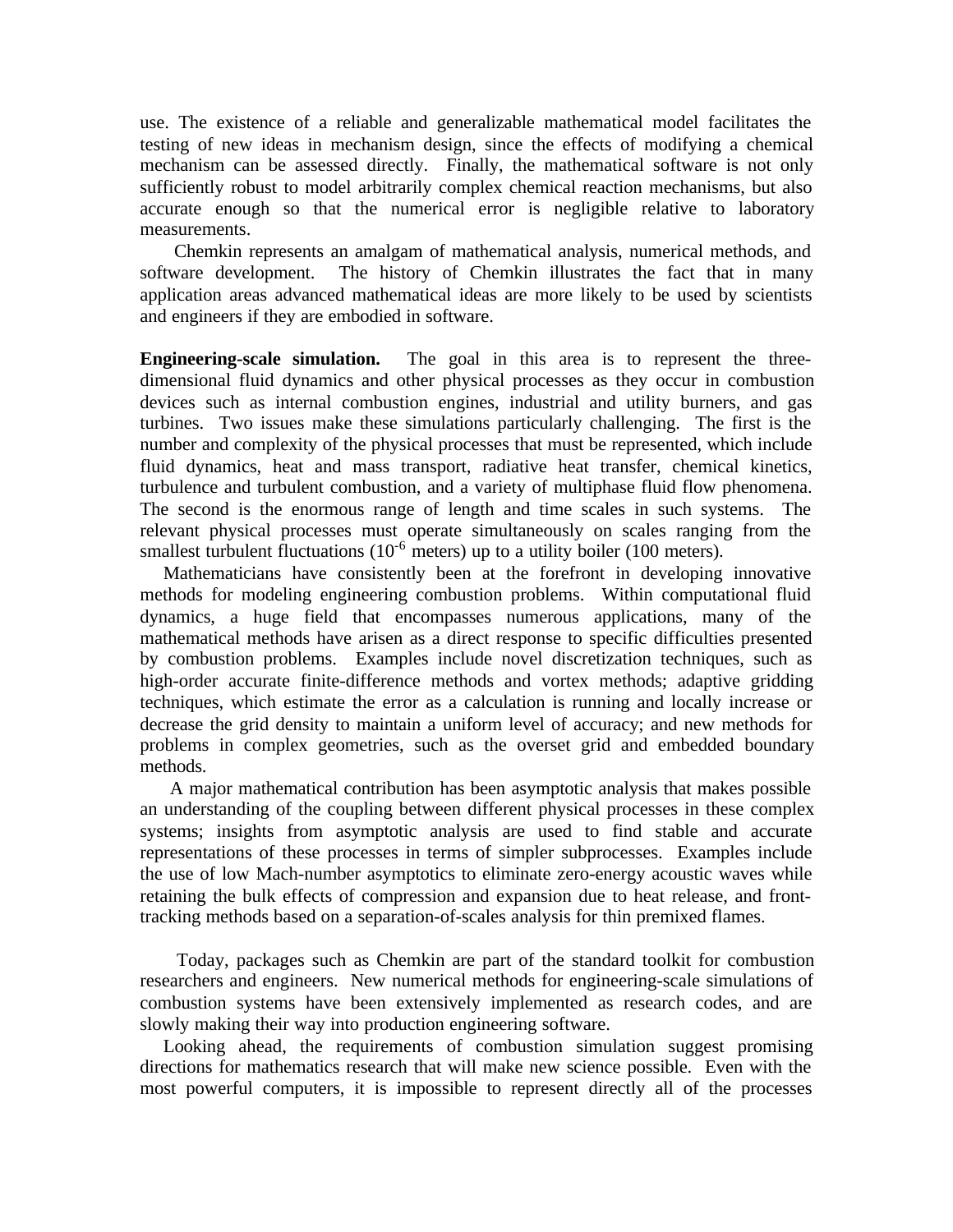involved at all of the relevant length scales. Instead, one needs to introduce sub-grid models that capture the effect on the large scales of all the scales below the resolution limit of the calculation. In the area of chemical reaction mechanisms, this corresponds to the development of *reduced* mechanisms, i.e., reaction mechanisms with a few tens of species that accurately represent energy release and emissions. The systematic development of reduced mechanisms will involve a variety of mathematical tools, from statistical analysis and optimization to dynamical systems.

 For engineering-scale simulations, modeling at the sub-grid scale is a central requirement for future progress. The development of sub-grid models for turbulent combustion is particularly difficult, since chemical reactions are sensitive to small-scale fluctuations in temperature and composition. The effect of these fluctuations must be separated from the larger-scale dynamics representable on the grid. There has been renewed progress in turbulence modeling in recent years, based on ideas from mathematical statistical mechanics, and extension of these ideas to turbulent combustion represents a substantial mathematical challenge; any successes will have enormous practical consequences.

# **3.2 Cosmology**

Cosmology, which once consisted of speculations based on extremely scarce observations, has become a science rich in both data and theory. The relativistic "hot big bang" model for the expanding universe is widely accepted today and supported by a substantial body of evidence; just as significantly, no data are inconsistent with this model. But the standard cosmology leaves unanswered certain key questions about the nature and evolution of the universe, including the quantity and composition of energy and matter, and the origin and nature of the density perturbations that seeded all the structure in the universe. While a promising paradigm for extending the standard cosmology---inflation plus cold dark matter---is being developed and tested, many fundamental cosmological issues remain to be resolved or clarified. ("Inflation" refers to the quantum-mechanical fluctuations occurring during a very early burst of expansion driven by vacuum energy; cold dark matter consists of slowly moving elementary particles left over from the earliest fiery moments of the universe.) Mathematical progress in two broad areas will be essential for cosmology: techniques for dealing with massive data sets and large-scale, nonlinear, multiscale modeling and numerical simulation.

**Massive data sets.** As cosmology moves toward becoming an exact science, major mathematical challenges arise in coping with, displaying, understanding, and explaining the unprecedented avalanche of high-quality data expected during the next few years. To mention only a few sources, NASA's MAP and the European Space Agency's Planck Surveyor will map the full sky to an angular resolution of 0.1°, allowing determination of the mass distribution in the universe before nonlinear structures formed. The Sloan Digital Sky Survey will obtain the redshifts of a million galaxies over 25% of the northern sky, and the Two-Degree Field Survey will collect 250,000 redshifts in many 2<sup>°</sup> patches of the southern sky, together covering around 0.1% of the observable universe and mapping structures well beyond the largest presently known size. In addition,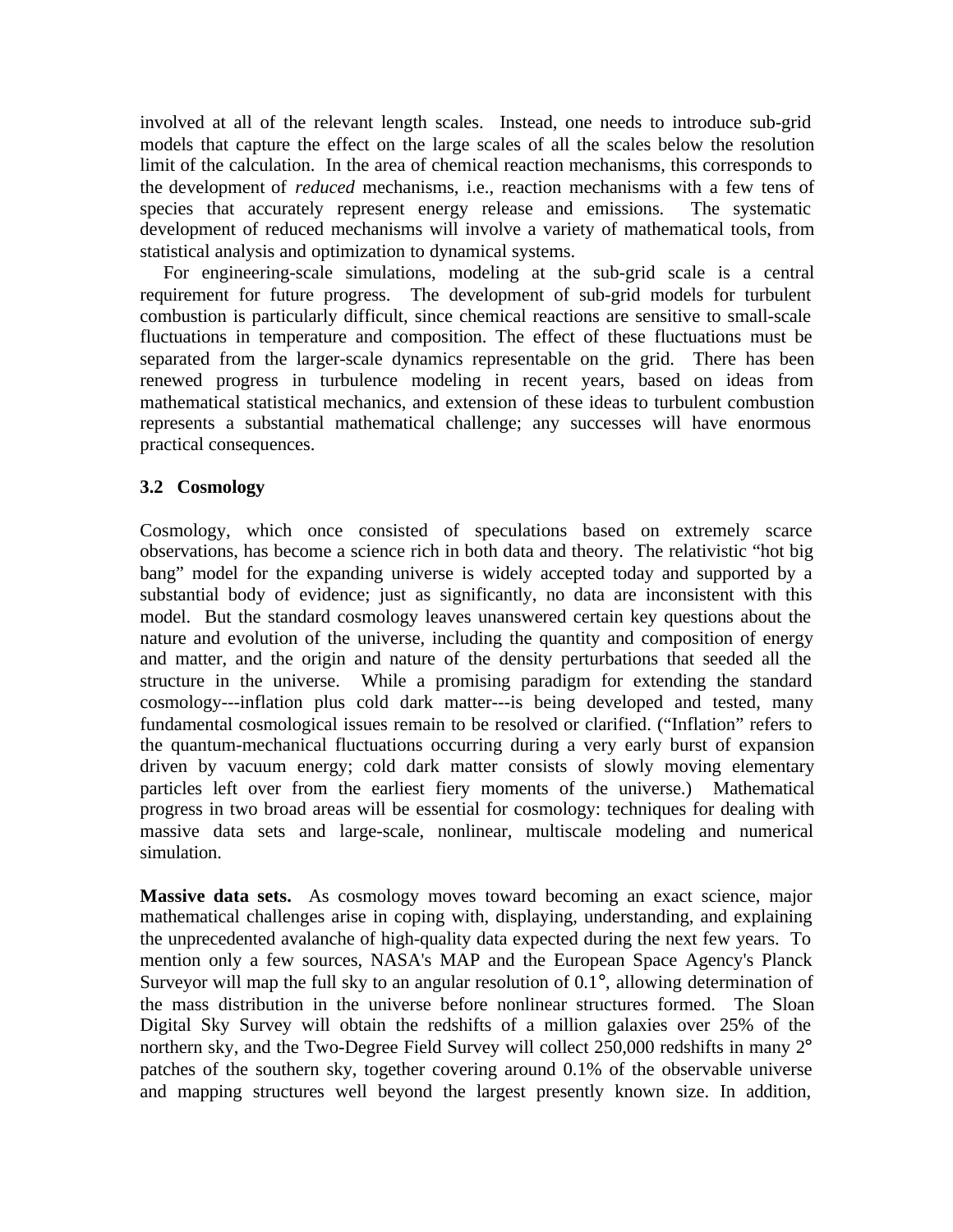experiments at accelerators, nuclear reactors, and large-underground detectors are planned or in place to search for neutralinos, explore the entire theoretically favored mass range, and pursue neutrino mass. The quantity, quality, and nature of the data require connections between mathematics and cosmology. Although some generic principles of data analysis have emerged, the various features to be "mined" in cosmological data differ from one another in ways whose definition remains far from precise. The patterns of interest change from application to application, and may even vary when several uses are made of the same data set. In contrast to data from other scientific areas, the cosmological data are likely to be of very high quality; thus it will be important to squeeze every possible insight from each data set.

 A further striking feature of cosmological data is the vastness of the scale ranges in almost every dimension. Data will be gathered not only on the scale of galaxies, but also from particle physics; the "hot" part of big bang cosmology implies the need for physics of ever-higher energies and ever-shorter times.

 Finally, astronomical data not only arrive at very high speed, but patterns detected in real time may be used to control subsequent data collection adaptively---for example, to concentrate on regions where something interesting is being observed. Careful mathematical analysis will be needed because techniques appropriate for "on the fly" data mining are quite different from those used to examine data at leisure.

**Modeling and simulation.** The mathematical models in cosmology typically involve highly nonlinear coupled partial differential equations that cannot conceivably be solved analytically---for instance, the equations may model turbulence in nuclear explosions that occur when stars blow themselves apart. Small differences in the mathematical form of these equations can lead to big variations in the predicted phenomena. Cosmological models need to be complex enough to capture all the phenomena reflected in the data, yet amenable to analysis. Important modeling questions arise in the inverse problem, reasoning backwards from observations and images to find the laws that created them. The hope is that, by varying the initial conditions and the parameters embedded in mathematical models, simulations can reveal the fundamental parameters that define the universe, such as the mean density and Einstein's cosmological constant  $\Lambda$ .

 Like the associated data, cosmological models contain enormous ranges of scales that pose difficulties for both mathematical analysis and numerical solution. Creating *a priori* cutoffs that define different scale regimes is a common tactic, but it breaks down as the ends of the scales approach each other---when the noise for a large scale becomes comparable to the signal for the next-smaller scale. Subtle mathematical modeling is essential to separate the phenomena that can be ignored from those that count.

 Carefully executed large-scale simulations match observations well, and have become a standard tool in modern astrophysics. Cosmological calculations consume a large portion of the available supercomputer cycles in the United States, and worldwide as well. This is because solving the complex partial differential equations of cosmology over the wide multidimensional range of scales for problems of realistic size is a massive undertaking at the edge of current mathematical and computational capabilities.

 To illustrate these points, consider the formation and evolution of galaxy clusters, the largest objects in the universe. For a simulation to be credible, enormous dynamic ranges in size and density are required to resolve individual galaxies within a cluster; the range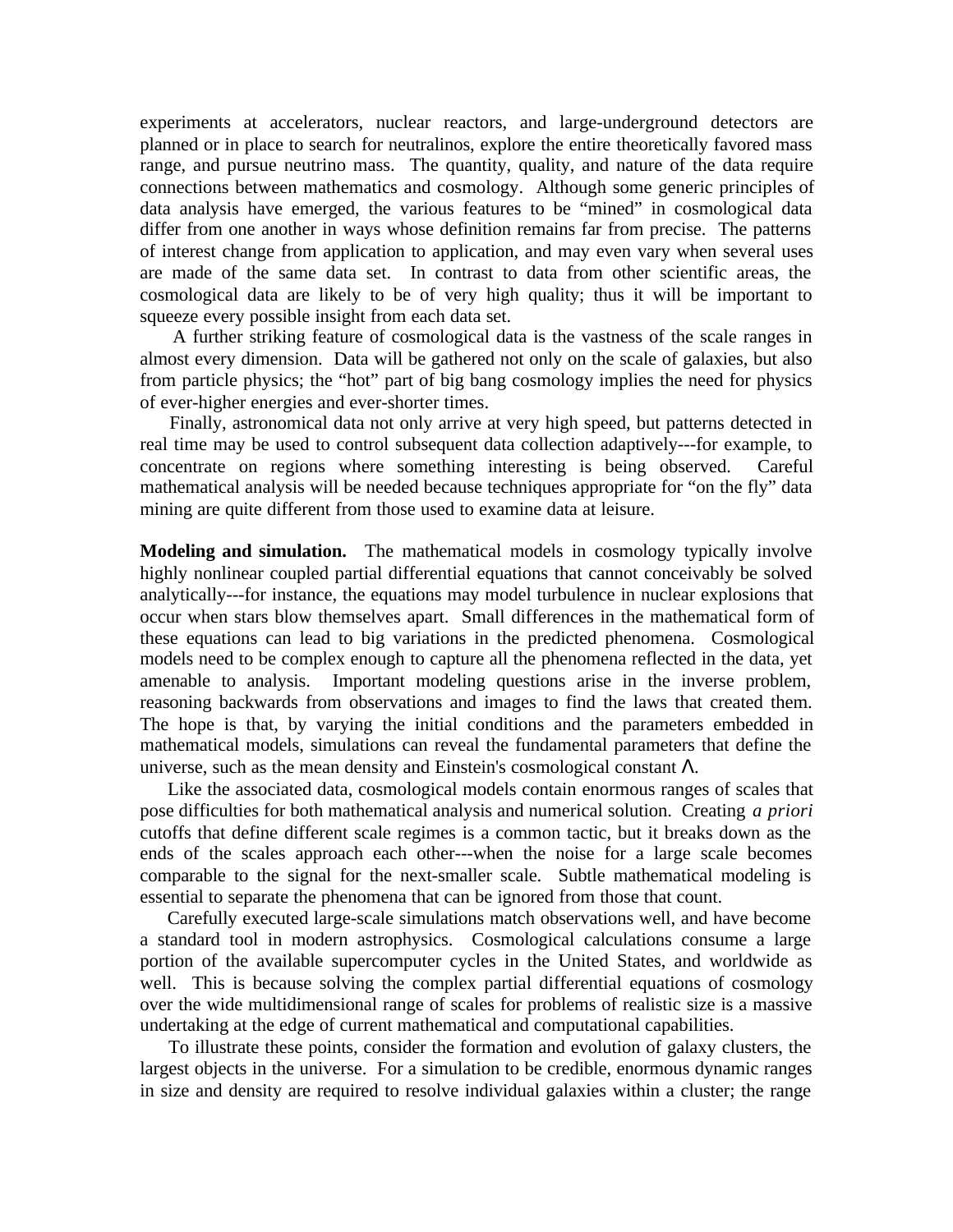of mass is perhaps  $10^9$ , over a time period of 10 billion years. One approach is to begin with a "box" (part of the universe) that is initialized with a large number (say, 10 million) of uniformly distributed particles, and then to follow the motion of each particle as its position and velocity are perturbed following theoretical predictions.

 This approach poses formidable difficulties for numerical methods in addition to those arising from the already-mentioned nonlinearities and ranges of scale: the particles move non-uniformly, model geometries are highly complex, and there is a demand for everfiner resolution. A fruitful arena for mathematical analysis is the effect of decisions about partition into scales on numerical accuracy; here the recent mathematical work on particle methods and on fast summation and multipoles may be of key importance.

 Since cosmological calculations will continue to tax the capabilities of the highestperformance available hardware, further mathematical and algorithmic ingenuity is needed to make the implementations of these simulations run efficiently on parallel machines without inordinate specialization for a particular hardware configuration. Taking advantage of new computer architectures without unduly compromising generality is a problem for all applications that strain today's high-performance computers.

### **3.3 Finance**

Modern finance, although not a science in the traditional sense, is intertwined with mathematics, and the connection is not limited to theory---mathematics is a central feature in the day-to-day functioning of the world's financial markets. Mathematics and finance are tightly connected in the two areas of derivative securities and risk management.

**Derivative securities.** In recent years, headlines about business have repeatedly mentioned "derivatives". A financial derivative is an instrument that derives its value from other, more fundamental instruments, such as stocks, bonds, currencies, and commodities (any one of which is called an *underlying*). Typical derivatives include options, futures, interest rate swaps, and mortgage-backed securities. The Nobel-prizewinning papers on option pricing containing the famous Black-Scholes partial differential equation were published in 1973 as the Chicago Board of Options Exchange was being established, and within months the Black-Scholes model became a standard tool on the trading floor. Worldwide, the volume of trade in derivatives has since grown to rival the volume of trade in equities. One of the reasons for this phenomenal growth is the existence of reasonably reliable mathematical models to guide their pricing and trading.

 In theory, derivatives are redundant because they can be synthesized by dynamic trading in the underlying instruments. Trading in derivatives thus rests on the possibility of finding the fair price of a derivative. Under standard assumptions, the unique fair price of an option can be found from the Black-Scholes equation. However, certain key parameters need to be determined before this equation can be used in practical settings.

 One of these parameters, the *volatility*, has been the subject of intense mathematical and algorithmic attention for almost twenty years. The original Black-Scholes model requires the estimation of a constant volatility derived from a diffusion model of the underlying's price process. Multiple approaches have been devised to calculate this form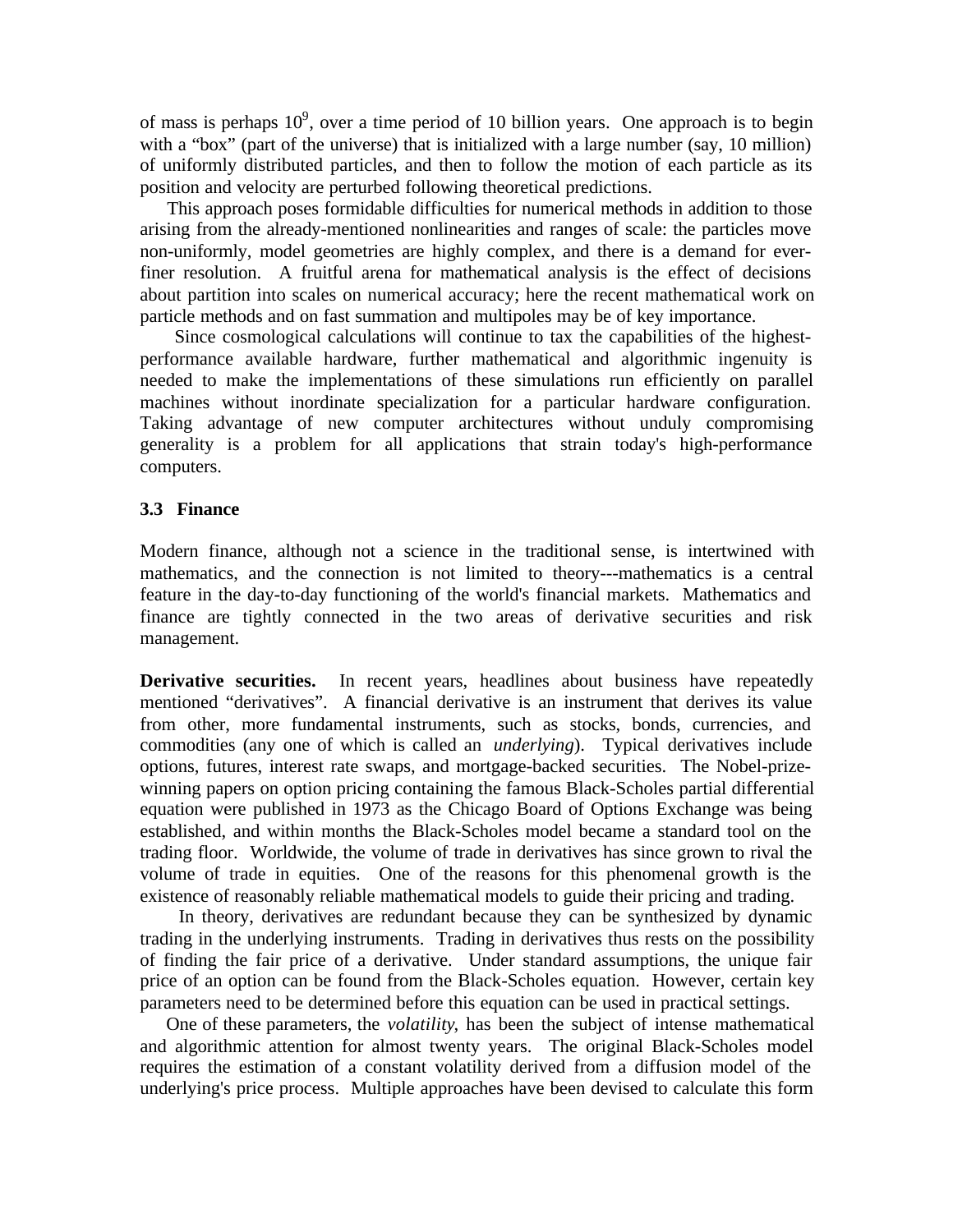of volatility---for example, using weighted past data, or selecting the *implied volatility* corresponding to a specific similar traded option with the same underlying. (The implied volatility of a traded option is the value that, substituted into the Black-Scholes equation, produces the known price of the option; implied volatility is calculated by solving a onedimensional inverse problem.)

 The classical Black-Scholes model has known limitations that are often displayed through the "smile effect"---the characteristic U-shaped curve that relates implied volatility for comparable options to the price associated with buying or selling the underlying. Existing models of volatility are not completely satisfactory, with *hedging* playing a major role in the difficulties. Hedging is related to the sensitivity of the option's value to different parameters; the choice of volatility may have a large effect on the hedging strategy. There is extensive mathematical research today on formulating stochastic models of volatility (with, in some cases, widely differing time scales as a key feature), and on modeling volatility as a two-dimensional surface that depends on properties of the underlying. In addition, new approaches involving approximation and optimization are being developed for calculating volatility.

 Today's derivative models include heavy doses of continuous-time martingale theory, changes of measure for stochastic integration, the fine structure of stochastic processes, supermartingales and potential theory, stochastic calculus, and partial differential equations. The continuing creation of more complex derivatives calls for new mathematics in these areas as well as in simulation, large-scale optimization, and realtime analysis of large data sets.

 In the financial world, a few minutes or even seconds may make a major difference in profit, so that an ideal financial model should be able to make accurate predictions in the very short term. However, the relationship between models and data is very different in finance than in experimental sciences: the world's markets do not lend themselves to meaningful large-scale experiments designed to test or validate models. Thus models are of necessity evaluated by their ability to track the huge quantities of financial data generated throughout the day around the world. A further contrast to other scientific areas is that neither the quantity nor quality of financial data is likely to improve, so that new models must make do with the same forms of data that are available today.

**Risk management**. The creation of an international financial system in which large volumes of capital move quickly has led to the new challenge of *risk management*. Despite some spectacular failures to manage risk in derivatives markets, such as the 1998 debacle of Long Term Capital Management, derivative securities are too useful to disappear. Hence strategies are needed for managing the risks associated with derivatives and other financial instruments.

 The long-standing assumption, originating with Markowitz in the 1950s, that stock returns are normally distributed is known to be an inadequate approximation to reality in times of crisis. Indeed, repeated studies have found stock returns to have "fatter tails" than the normal distribution and models based on the normal assumption can err by ten to twenty standard deviations.

 In addition, the implicit idea in the Black-Scholes model and its successors is to synthesize derivative securities or a portfolio of derivative securities, thereby allowing institutions to hedge the risk associated with their business by owning financial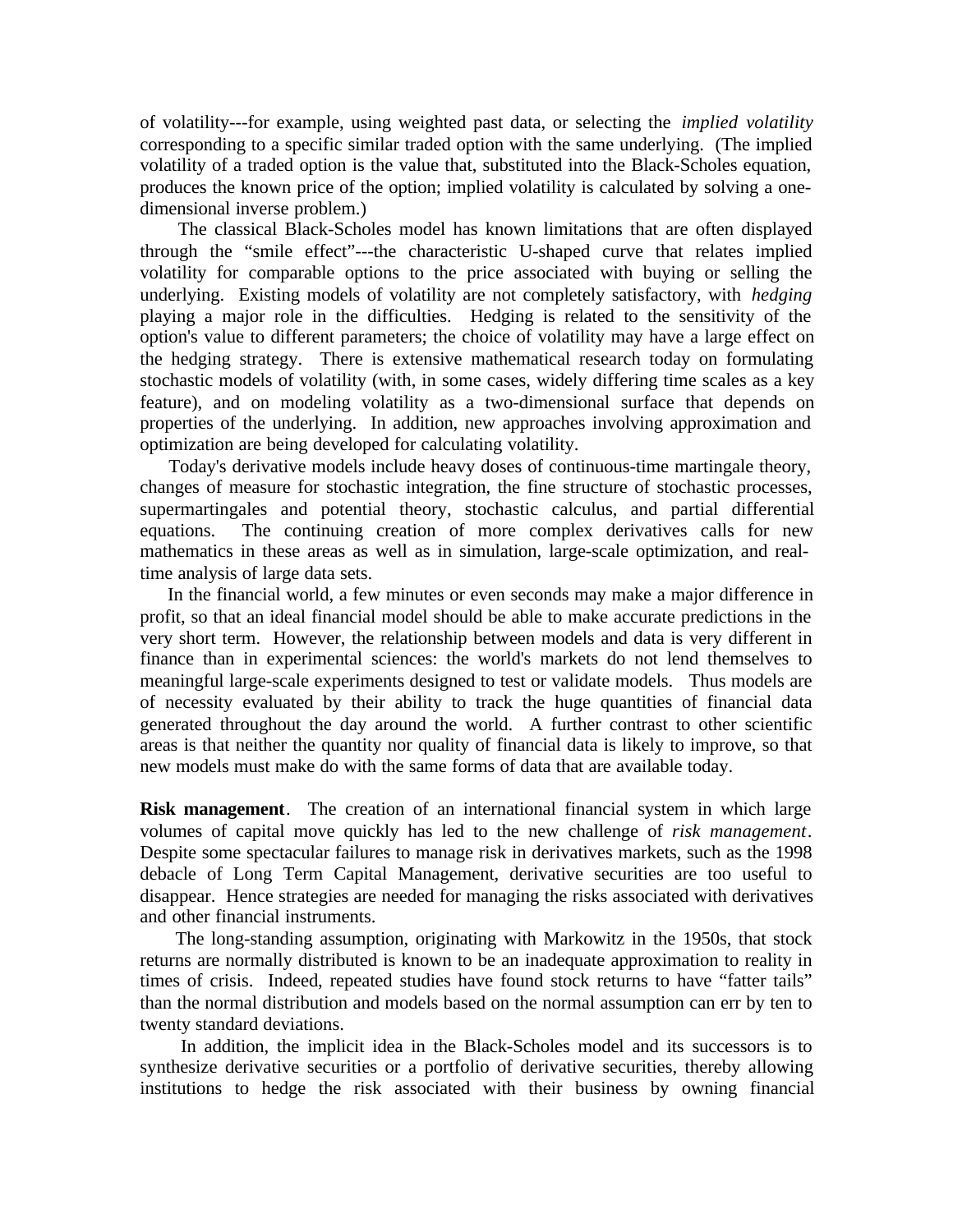instruments which offset this risk. But liquidity can disappear in times of crisis, so that hedging may become impossible. Even in normal times, some derivative securities cannot be hedged, for example a security that offsets the default risk of a corporate bond.

 A yet-to-be developed mathematical theory would show how to decouple a portfolio into two parts, one part whose risk can be hedged and another part that is "purely unhedgeable". One possible strategy is to project the space of all portfolios onto the subspace of hedgeable portfolios, but the complexity and difficulties of such an approach are daunting from both theoretical and computational perspectives.

 The standard portfolio risk measure is *value at risk*, "VaR", which is the probability that the portfolio will lose money exceeding a specified threshold within a specified time period. There are several objections, conceptual as well as practical, to VaR, primarily that it assigns the same risk measure to all portfolios with the same probability of loss exceeding the threshold, regardless of the distribution of loss above the threshold. It also fails to satisfy the desirable mathematical property of subadditivity, since the sum of the VaRs of two portfolios can be less than the VaR of their sum; this encourages institutions to play accounting games, subdividing dangerous positions into smaller ones entirely for risk-accounting purposes. A further disadvantage is that VaR assumes normally distributed returns, and hence tends to give optimistic values in the tail of the loss distribution, which is where risk matters most.

 The mathematics of risk management is in its infancy, building on ideas such as extreme value theory from actuarial science. The distributions describing extremal events are well understood, but it is not yet known how to build extreme-value models based on large numbers of jointly distributed random variables. A fundamental open problem in this area is defining how to measure risk in any particular model. An appealing approach, currently under active exploration, is to devise mathematical properties that are desirable in a risk measure and then define a set of risk measures that possess these properties.

 The problems of quantifying, computing, and managing risk are likely to pose substantial mathematical challenges into the foreseeable future.

### **3.4 Functional Magnetic Resonance Imaging**

Magnetic resonance imaging (MRI) is a well-established tool for analyzing the structure of the brain. Starting in the early 1990s, functional MRI (fMRI; the "f" is by convention lower-case) began to be used to study brain *dynamics*. The underlying principle of fMRI is related to the properties of blood within active areas of the brain. "Blue" blood (deoxygenated hemoglobin) is more paramagnetic than "red" blood (oxygenated hemoglobin), so that the MR signal from blue blood is stronger. In the late 1980s, positron emission tomography research showed that, although active areas of the brain require a larger supply of blood, the corresponding increase in available oxygen is not used. Consequently, the blood leaving active regions of the brain contains relatively more oxygen and interferes less with the local magnetic field, which means that the MR signal in the vicinity of active regions shows an apparent gain. By comparing the averages of MR images taken at close time intervals while a brain function is activated and deactivated, the active areas can be identified.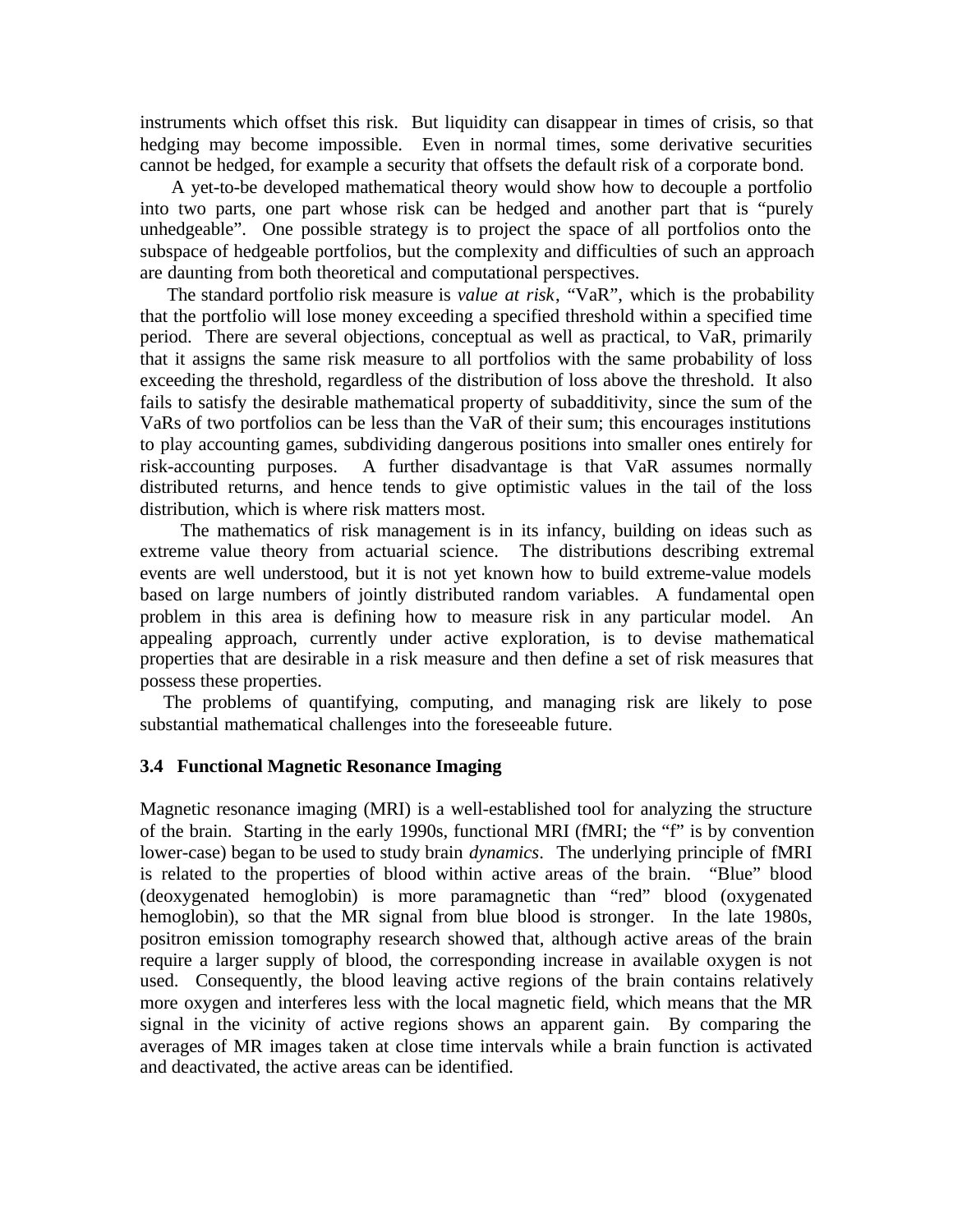To test the brain function of working memory, for example, a subject is presented with a sequence of letters arriving at one per second, and is asked to press a button when a letter is repeated. Next, the subject is asked to press the button when a letter is repeated with a different letter in between ("one back"); and so on. Most people cannot sustain "four back" for more than a few minutes, and the work in the brain as *n* in "*n* back" increases can be measured and correlated with *n*.

 In studying brain function through fMRI, the key is to *compare* images rather than to study an individual image in detail. Images are compared by determining the voxels that are "significant", i.e., those that have changed by more than a given tolerance between images. The MRI used to observe brain structure requires approximately 20 minutes to produce a single fine, detailed image. By contrast, in fMRI a sequence of images is collected rapidly, to observe the brain dynamics, and there is an obvious tradeoff between the time per image and image quality. The role of mathematics (in the form of statistics) in fMRI is to analyze the image data. The data sets collected are extremely large (a typical experiment produces between 0.5 and 500 gigabytes of data), and also extremely noisy, thus presenting multiple statistical difficulties.

 Many sources of noise are present in fMRI data; some are understood, while others remain mysterious. The signal induced by neural activation has approximately the same magnitude as noise in the experiments, which means that many images need to be acquired in each experiment to obtain a meaningful result. The noise process in fMRI has a complex distributional structure that is not yet fully understood---for example, signal variance depends on the mean in an unknown, nonlinear way, and significant spatial correlations exist that depend on how the data are collected. Outliers of various forms are frequent, and the variations between individual brains are enormous. Most importantly, statistical analysis of fMRI data needs to be built on a detailed understanding of the structure of the noise, which means understanding the scientific elements of fMRI: physics, MRI technology, and theories of brain functioning. Consequently, statisticians in this area necessarily work with teams of physicists, electrical engineers, psychologists, neurologists, technologists, and computer scientists.

 To obtain the best possible images, the data need to be corrected to reduce the effects of noise, which arises from at least two sources: the hardware and the subject. In the hardware, there may be a lack of uniformity in the main magnetic field, or a lack of linearity in the gradient field. In addition, the analog-to-digital converter may be miscalibrated, or mistimings of resonant gradients may cause "ghosts" in the images. The main source of variation originating in the subject is movement of the brain, which can result from, for example, rigid motion of the head, the almost-periodic compression and vertical movement caused by the cardiac cycle, and distortions caused by respiration.

 To deal with the noise, two approaches are being taken simultaneously: removing or reducing the noise at its source through engineering; and, through mathematics, modeling the data and noise, then adjusting the predicted variation. With the latter approach, the goal is to develop a mathematical model that accurately relates the data to parameters of interest, but this remains a daunting task. Substantial progress has been made by successively estimating and correcting for each effect known to cause noise. To date, these effects include analog-to-digital miscalibration, gradient mistimings, receiver drift, subject head motion, and shot noise. After these corrections, the images are reconstructed by a fast Fourier transform and then the (still unexplained) voxel-wise trend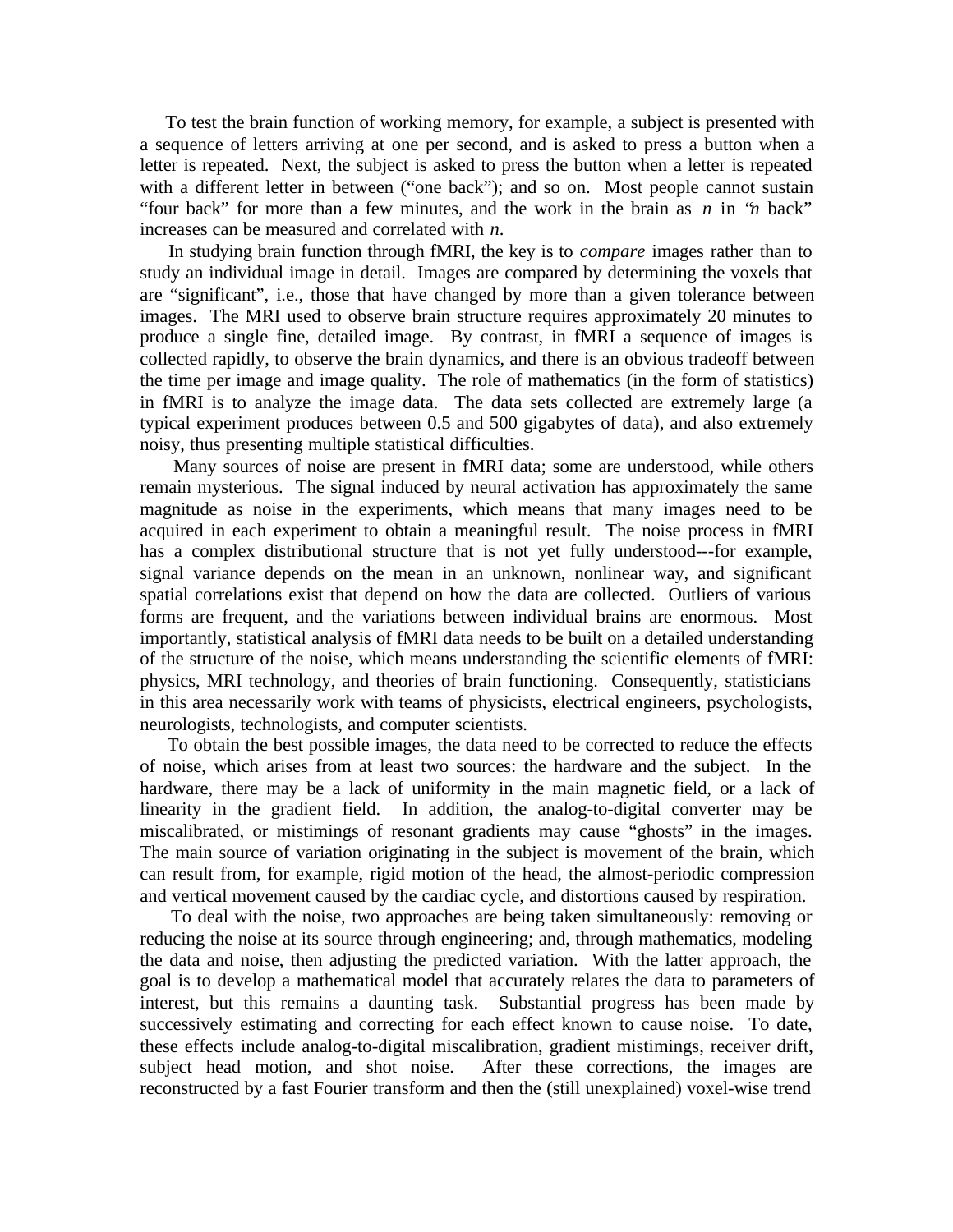over time is removed. Finally, statistical methods such as *t*-tests are used to assess the effect of the experimental paradigm.

 New statistical and computational techniques have already contributed substantially to the quality of fMRI data. It is now possible, for instance, to estimate and correct for rigid motions of the brain as small as 50 microns. Statistical models can also account for differential brain response, and have extended motion correction between images using a fully three-dimensional method. Incremental task effects from a variety of administered cognitive tests have been quantified by novel statistical methods, and statistical methods of spatial growth curves have been extended to quantify changes in the pattern of activation over time. More powerful statistical tests are still needed; *t*-tests are often sufficient, but subtler methods will be called for as MR techniques and the cognitive questions become more complex.

 Contributions from statistics have answered several important questions about fMRI data---for example, how to make multiple comparisons while retaining the power of statistical tests, and what happens if the same experiment is repeated. However, statisticians working on fMRI have found that every answer leads to a new question, and that substantial mathematical challenges arise from every new question, with no end in sight.

 There has been tremendous progress not only in conceptual techniques for modeling and resolving the noisy data, but also in numerical and computational algorithms. Several years ago, processing the data from a 15-minute experiment required 12 hours of computation; now it takes three seconds. Concurrently, there have been continuing, rapid gains in the achievable spatial resolution---for example, an eight-fold improvement between 1996 and 1997. Most of the gains in speed and accuracy are attributable to better mathematical algorithms, not to increased computational power.

 The cognitive science driving fMRI has also advanced; one interesting discovery was that reading more complex sentences causes greater brain activity in precisely the ways predicted by theory and earlier, more primitive external measurements of eye movements. In ongoing projects, fMRI is being used to study the cognitive and brain activity characteristics of high-functioning autistic subjects, and to examine brain plasticity and rehabilitation in aphasia therapy.

 One final point of interest is that certain aspects of the statistical techniques developed in the context of fMRI generalize to analysis of seismic data collected by geophysicists in oil exploration.

### **3.5 Hybrid System Theory and Air Traffic Management**

Hybrid system theory, a field of applied mathematics abutting control theory and computer science, has an enormous potential for impact on practical problems. Hybrid systems can be loosely defined as systems that allow the interaction of discrete events and continuous dynamics; hybrid system theory attempts to prove properties such as reachability and stability. Discrete event models naturally accommodate linguistic and qualitative information, and are used to model modes of operation of a single system, for example an aircraft or the interaction of several aircraft. The continuous dynamics in a hybrid system model physical processes, such as the continuous response of an aircraft to changes in the positions of aileron and throttle.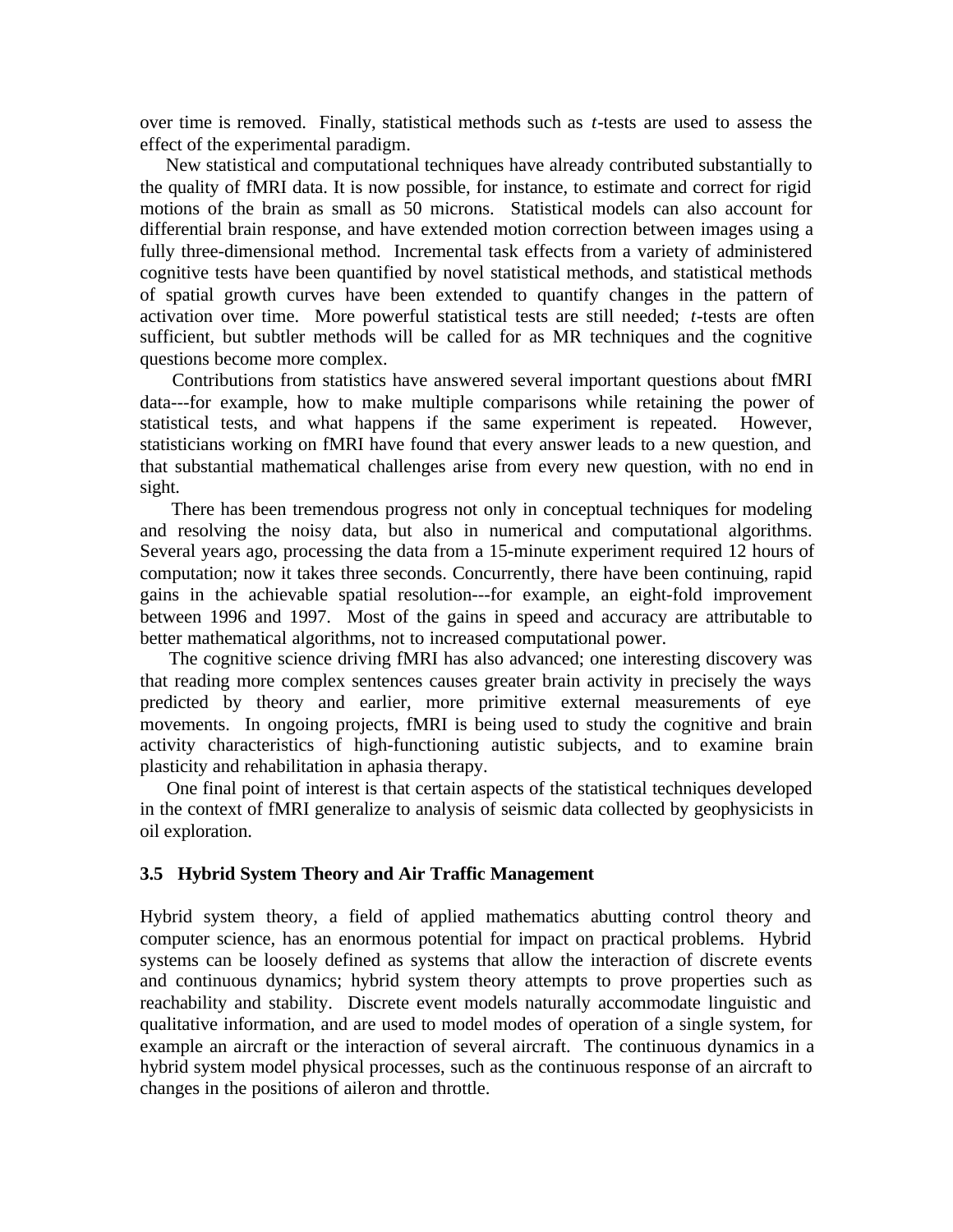Hybrid systems are good models of complex reactive systems, in which physical processes interact with man-made automated environments; algorithms developed to analyze and control the behavior of hybrid systems may therefore be used in the design of automatic controls for these systems. A common real-world example of a hybrid system arises when advanced automation is introduced into manually operated systems in order to enhance performance and flexibility while significantly reducing the workload of human operators. Accompanying this increase in automation, however, is the necessity of ensuring that the automated system always performs as expected. This is especially crucial for *safety-critical* systems: if a telephone switch crashes or a power grid node goes down, lives are usually not lost; if an error occurs in the automated avionics in a commercial jet, the results could be disastrous.

 Many of today's safety-critical systems are growing at a rate that will make their manual operation extremely difficult if not impossible in the near future. The air traffic control system is an example of such a system. Air traffic in the United States is expected to grow by 5% annually for the next 15 years, and rates of growth across the Pacific Rim are expected to be more than 15% a year. Even with today's traffic, ground holds and airborne delays in flights due to congestion have become so common that airlines pad their flight times with built-in allowances. Aging air traffic control equipment certainly contributes to these delays: the plan view displays used by controllers to look at radar tracks and flight information are the very same ones that were installed in the early 1970s, and they fail regularly. The computer systems that calculate radar tracks and store flight plans were designed in the 1980s, using software written in 1972.

 The introduction of new computers, display units, and communication technologies for air traffic controllers will help alleviate the problems caused by failing equipment, yet the Federal Aviation Administration admits that any significant improvement will require that many of the basic practices of air traffic control be automated. For example, today's airspace has a rigid route structure based on altitude and on ground-based navigational "fixes". The current practice of air traffic controllers is to route aircraft along predefined paths connecting fixes, to manage the complexity of route planning for several aircraft at once. The rigid structure puts strict constraints on aircraft trajectories, which could otherwise follow wind-optimal or "user-preferred" routes (routes that are shorter or involve lower fuel consumption because of tailwinds). Also, while a data link between aircraft and ground is being considered as a replacement for the current voice communication over radio channels between pilot and controller, there is a limit to the amount of information processing that a controller can perform with these data. Recent studies indicate that, if there is no change to the structure of air traffic control, then by the year 2015 there could be a major accident every 7 to 10 days; obviously this cannot be permitted to happen.

 The main goal of air traffic control is to maintain safe separation between aircraft while guiding them to their destinations. However, its tight control over the motion of every aircraft in the system frequently causes bottlenecks to develop. Uncertainties in positions, velocities, and wind speeds, along with the inability of a single controller to handle large numbers of aircraft at once, lead to overly conservative controller actions and procedures. An example is the set of methods used by air traffic controllers to predict and avoid conflicts between aircraft. If a controller predicts that the separation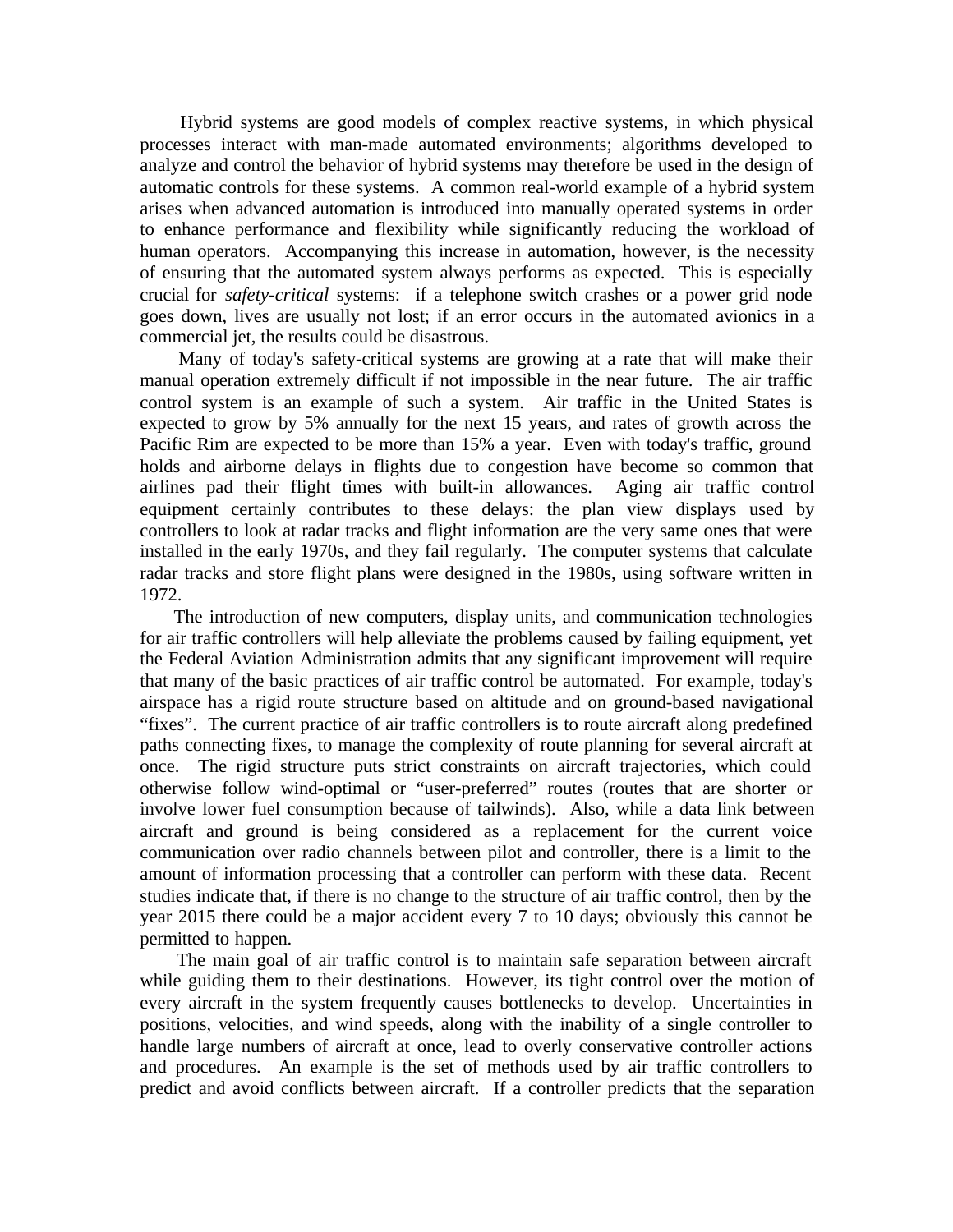between two aircraft will become less than the regulatory separation, the controller will issue a directive to one or both of the pilots to alter their paths, speed, or both. Often the resolution is not needed, and usually it is too drastic. Also, user-preferred routes are disallowed because of the requirement that prescribed jetways be used.

 As a result of all these difficulties, there is a widely perceived need in the air traffic, airline, and avionics communities for an architecture that integrates data storage, processing, communications, and display into a safe and efficient air traffic management system; a new air traffic system has been proposed that involves the Global Positioning System and a datalink communication protocol called Automatic Dependent Surveillance<br>for aircraft-aircraft and aircraft-ground communication. While the degree of for aircraft-aircraft and aircraft-ground communication. decentralization and level of automation in such a system are still under debate, the integrity of any automated functionality in a new air traffic management system depends on a *provably safe* design as well as high confidence that the control actions will not fail.

 This level of reliability requires accurate models, techniques for verifying that the design is safe to within the accuracy of these models, and procedures for synthesizing the system's control actions. Hybrid system researchers have designed models and control laws for two systems: a provably safe algorithm for resolving trajectory conflicts between aircraft, and a provably safe algorithm for a single aircraft to switch between different flight modes. A rigorous notion of "safety" in each case is crucial. In the conflict resolution problem, the system is safe if the aircraft always maintain minimum separation from each other. In the mode-switching problem, system safety means that the state of the aircraft remains within minimum and maximum bounds imposed on its velocities, angles, etc., so that the aircraft does not stall and plunge out of the sky.

 The hybrid system associated with air traffic control models the discrete dynamics with finite-state automata whose transition functions describe the mode-switching logic, and uses nonlinear ordinary differential equations to model the continuous dynamics. The system includes continuous as well as discrete variables to model parameters that the designer may manipulate (such as a flight mode switch in an on-board flight management system) and disturbance parameters that the designer must control against (such as an aircraft entering the five-mile-radius protected zone around another aircraft). Using analysis based on traditional discrete and continuous optimal control techniques, and on two-person zero-sum game theory for automata and continuous dynamical systems, partial differential equations can be derived whose solution describes exactly those states (aircraft positions, velocities, accelerations, and modes of operation) that the system may reach from a given initial state. By analyzing these reachable states, it is possible to determine automatically those configurations that the system must be prevented from entering if safety is to maintained.

 Ten years ago such a method would have been prohibitively computationally expensive, but advances in computational power and new fast methods for integrating partial differential equations have made such solutions feasible even for real-time applications such as on-board autopilots and computer-aided tools for air traffic controllers. The same approach has been applied to design conflict resolution maneuvers for multiple aircraft and to verify the mode-switching logic for vertical flight modes in an aircraft's flight management system.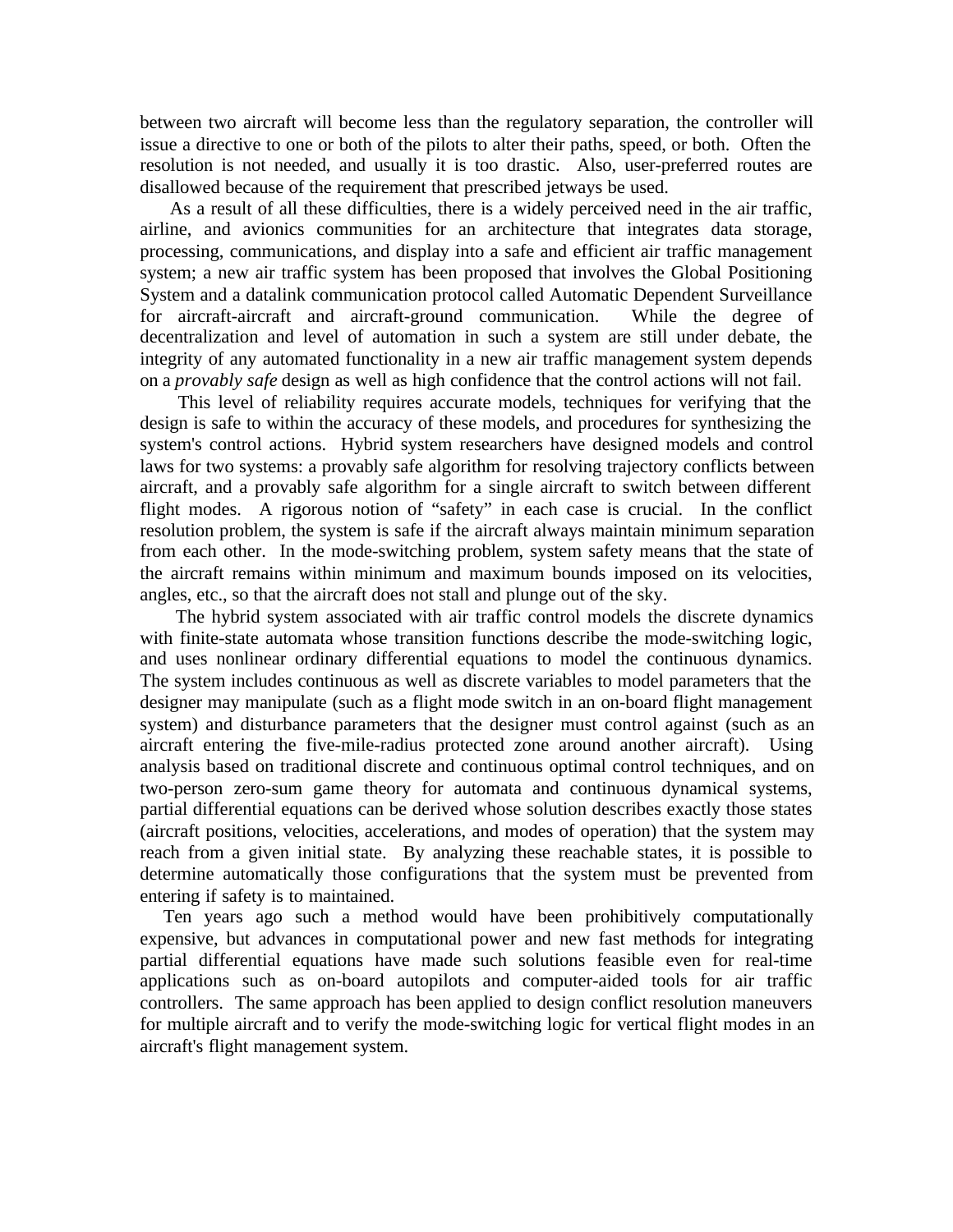### **3.6 Internet Analysis, Reliability, and Security**

The Internet is one of the most talked-about and written-about phenomena of the late twentieth century. Data traffic on the Internet has grown exponentially since the early 1980s---there were 235 IP hosts on the Internet in 1982, 100,000 in 1989, and more than 30 million in 1998. The most optimistic extrapolations

have consistently underpredicted the continuing expansion of the Web, which is known within the Internet research community as a "success disaster"; because the Internet has succeeded beyond anyone's expectations, it is not prepared or able to cope with the consequences. Problems with the Internet are likely to escalate as popularity of the Web spreads; the efficiency, reliability, and security of the Internet are becoming important to an increasing fraction of the population. All of these areas are obvious candidates for new connections between mathematics and communications technology.

 There is a long history of involvement by mathematics in the development of existing voice communication networks---in fact, traditional teletraffic theory is widely regarded as one of the most successful applications of mathematical techniques in industry. Mathematical models of voice traffic and call arrivals at network links have been available for at least 50 years. These models typically involve only a few parameters, they are associated with intuitively satisfying physical interpretations, and their predictions have consistently matched measured data. Their well understood mathematical structure has led to further applications of mathematics in telecommunications---for example, in designing highly optimized network management and control systems.

 But any expectation that the known mathematics of teletraffic theory can be generalized to Internet traffic is doomed to disappointment. In almost every dimension, Internet traffic is *completely different* from voice traffic. Because computers do not communicate with other computers in the same way as humans speaking on the telephone, the old mathematical properties no longer apply. Most strikingly, both length and transmission rates for data traffic range across scales that are unimaginable for voice connections: data connections may last for days, and high-end users are already transmitting data at hundreds of megabits per second, with higher rates regularly becoming available. Furthermore, data network traffic displays *multiscale burstiness*---it arrives in fits and starts, interspersed with gaps, and this burstiness persists over three orders of magnitude in time scales. Standard voice traffic, by contrast, is bursty when observed over short time intervals such as 100 milliseconds, but is essentially smoothed out over longer periods of (say) one hour.

 Existing networks, designed for voice traffic, are under stress. Information on the Internet is sent using the Internet Protocol (IP); when too many data packets arrive, routers keep them in buffers until traffic is reduced. If traffic is heavy for a sustained period, buffers fill up and packets are "dropped". From an engineering perspective, Internet traffic plays havoc with standard voice network design: there is a need for big buffers in routers and switches to avoid loss of data packets when buffers overflow; links may be saturated without warning at any time, so that safe operating points must be chosen conservatively; and individual users may experience poor response even though overall network performance is satisfactory. Internet users today routinely encounter delays in access and sluggish performance that are essentially unknown in voice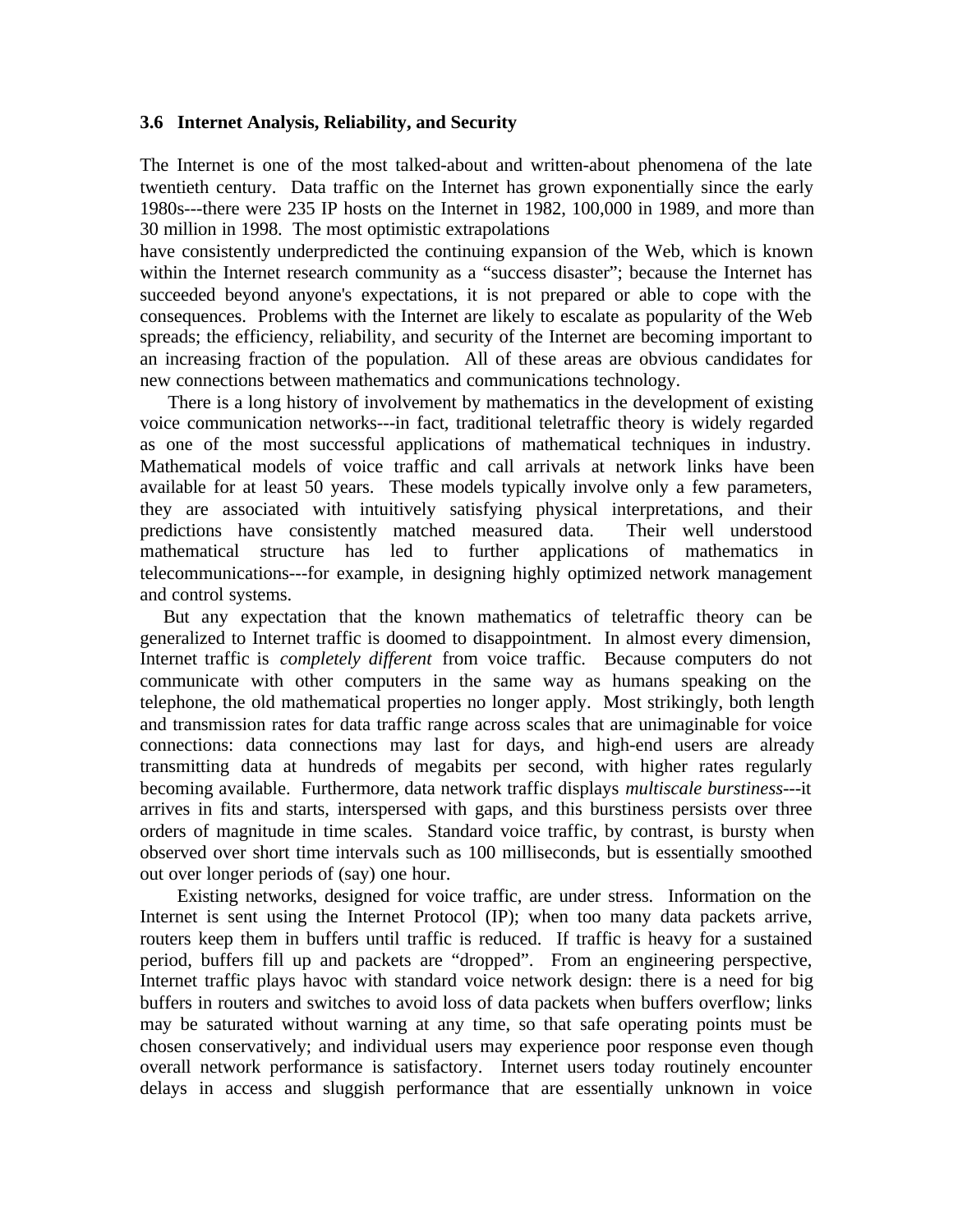communication, and these problems are likely to become more severe as Internet traffic grows.

 Many networking experts argue that the mathematics needed to model the Internet will be radically different from traditional teletraffic theory, and the topic of Internetbased mathematics is in a state of lively ferment. For example, the multiple time and rate scales observed in Internet traffic have led to work on scaling phenomena, a multidisciplinary field that includes mathematicians, network engineers, physicists, and control theorists. Much press has been devoted to the idea that Internet traffic processes can be modeled effectively in terms of fractal and multifractal scaling behavior---ideas that have been embraced by some but rejected by others. Approaching the problem from another angle, work on Internet analysis has been done using renormalization group techniques and mean-field theory. For the problem of controlling data networks, mathematicians have begun looking at paradigms of pattern formation, self-organization, and adaptation.

 Irrespective of the mathematical constructs used, a universal theme in modeling and analysis of the Internet is the importance of *data*. Because the Internet's behavior is emphatically not captured by standard teletraffic models, researchers in this area rely on large quantities of multidimensional data gathered over wide-ranging time scales. The size and complexity of these data sets create a further mathematical challenge of devising methods that can meaningfully manage, manipulate, represent, and visualize the data. An important issue in handling these particular large data sets is their inherent extreme variability in scale.

 Additional mathematical questions related to the Internet arise from concerns about reliability and security. As Internet connectivity expands, there are more and more opportunities for damage by malicious users---for example, targeted sites can be and have been crippled by deliberate saturation. The Internet's history of functioning without regulation means that systems are needed to *detect* attacks across the network in real time. Network intrusion detection is being approached by designing monitors that can be added to a network without modifying the hosts; such a property is essential when dealing with several thousand heterogeneous, individually administered hosts.

 Of course, any network monitor can itself be subject to attacks intended to subvert the monitoring; hackers attempting to break in might well attack the monitor also. Such attacks may take several forms, each progressively more subtle and difficult to detect: overload attacks, where the strategy is to overburden the monitor so that it cannot keep up with the data stream; crash attacks, in which the goal is to knock the monitor out of service; and subterfuge attacks, in which the attacker tries to mislead the monitor about the meaning of the traffic that the monitor is analyzing. Each of these forms of attack calls for a different mathematical model that allows the attack to be detected in real time and then protects against it.

 Mathematics is also needed to define and verify protective techniques such as congestion control. The end-to-end congestion control techniques of the Transmission Control Protocol (TCP) have been critical in the robustness of the Internet, but the Internet has ceased to be a small, close user community. Hence it is no longer possible to rely on end-nodes to cooperate in achieving end-to-end congestion control, nor on developers to include congestion control in their Internet applications.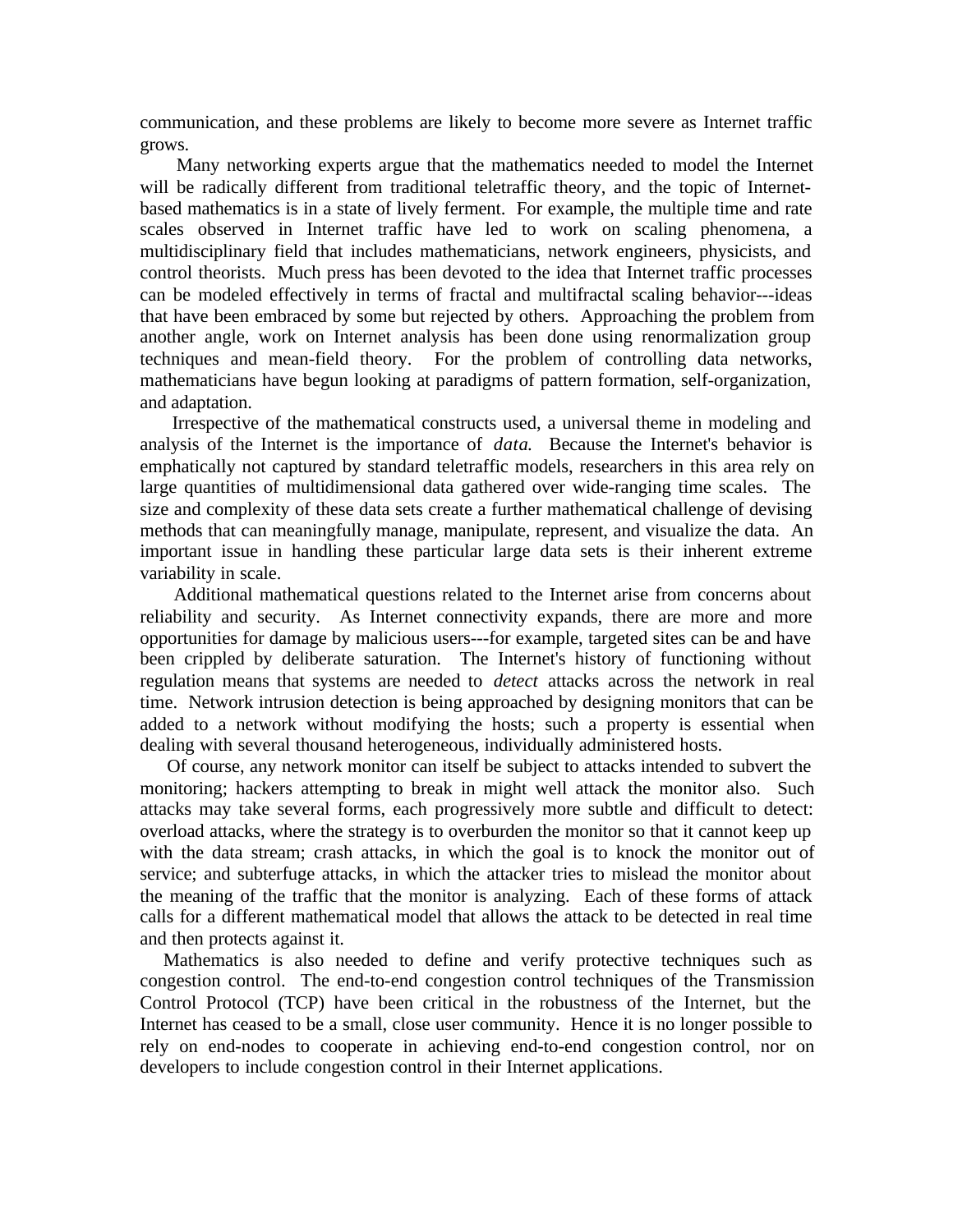Several distinct varieties of congestion arise from *unresponsive flows* that do not use end-to-end congestion control, implying that they do not reduce their load on the network when subjected to packet drops. Without congestion control, well-behaved traffic will reduce its sending rates in response to congestion, leading to a situation in which the uncooperative flows shut out the responsive traffic. In addition to this kind of unfairness, congestion collapse---a decrease in useful work by the network because of an increase in load---may occur in various forms. For example, "classical" congestion collapse occurs when there is unnecessary retransmission of packets. Undelivered packets can cause congestion collapse when bandwidth is wasted by transmitting packets that are dropped before they reach their destination; the latter situation is exacerbated by applications that willfully raise their sending rate as more packets are dropped. Research on congestion control involves queueing theory, scheduling algorithms, and fairness metrics. Inevitably, further mathematical complexity will be needed to blend modeling and network measurements as well as (eventually) policy issues.

### **3.7 Materials Science**

Mathematical and computational techniques are assuming an increasing role in materials science, as illustrated by two areas---new materials and multiscale phenomena.

**The search for new materials.** Since prehistoric times, the *systematic method*-- changing synthesis or processing variables over a limited range and then measuring properties of the resulting samples---has been the main tool in materials science. The classical variables are composition, heat treatment time and temperature, and quantities that influence formation of a specimen into a certain shape. With modern methods of synthesis, this process encompasses a wide range of controllable variables associated with thin films, composites, microscale and nanoscale devices, and electronic, magnetic, and dielectric materials.

 Despite its successes, the systematic method can be inefficient or inappropriate in some situations. A common example occurs when the tolerances that define a new material are tight relative to the possible range of variable values. Consider shape memory materials, a class of materials that can undergo large plastic deformations, but recover their original shape upon heating. These materials are part of a revolution in biomedical technology, the \$500 million, two-year-old technology of *stents*. Stents, placed in the coronary artery using a guidewire (often made out of shape memory material as well), in many cases allow an outpatient procedure rather than difficult bypass operations. The most important shape memory material in stents, an alloy of nickel and titanium, shows crucial differences in behavior as its composition varies from 50.2% to 50.6% nickel; furthermore, there are interesting alloys of nickel, titanium, and copper, and even quaternary alloys. If 0.1% is conservatively regarded as an acceptable tolerance, then it becomes extremely difficult to make many samples of slightly different composition and test their properties. If the parameters involved in heat treatment are varied as well, the systematic method is simply not practical.

 The systematic method is also unlikely to discover entirely unexpected behavior---for example, a previously unknown microelectronic property that occurs in a film having a certain precise thickness, configuration, orientation or defect structure. The special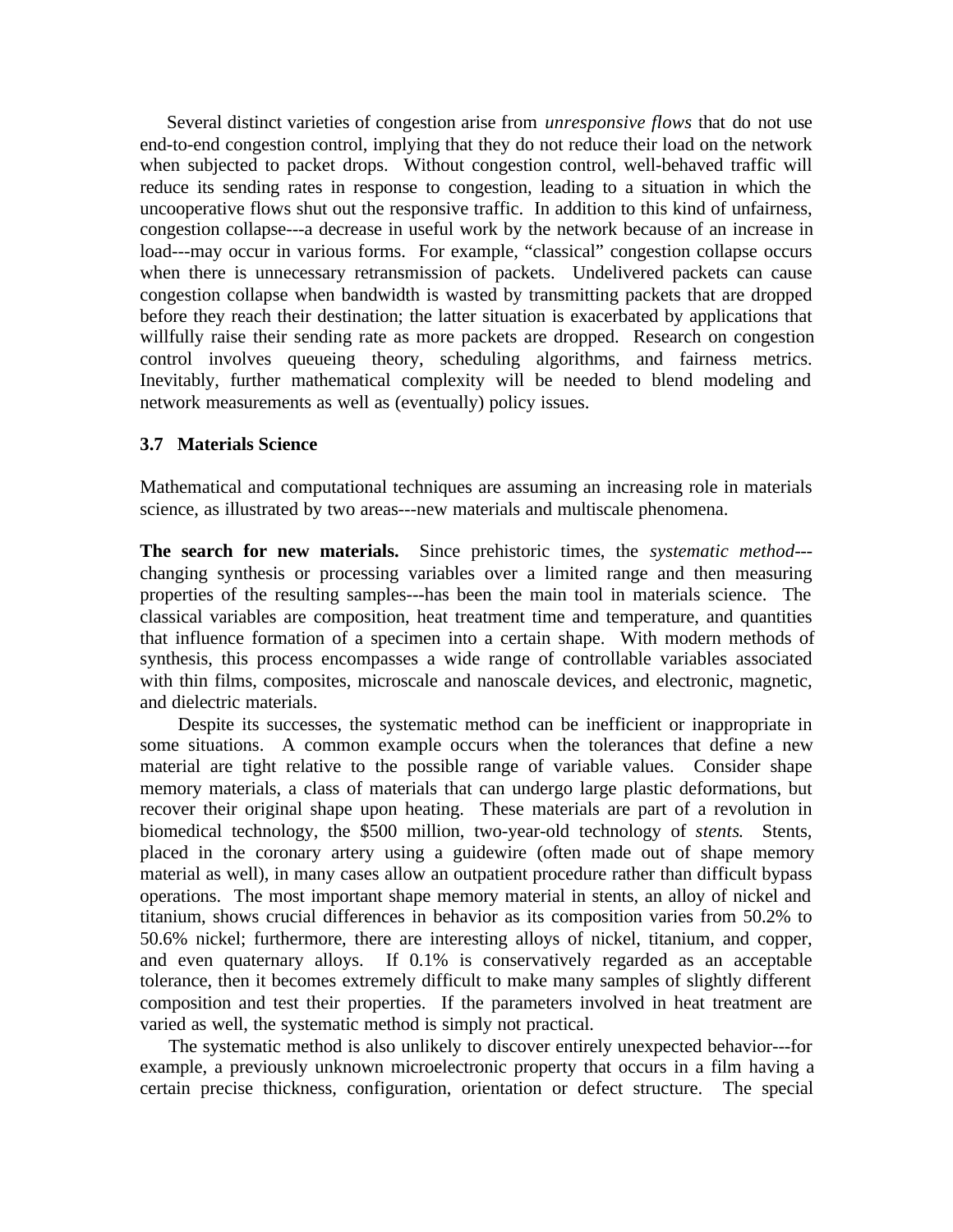behavior could not be inferred by looking at a trend based on small changes from a known sample; in such circumstances, the only path to new materials is through mathematics.

 In cases where the systematic method cannot be used to find new materials, mathematical theory is playing an ever-growing role on two fronts separated by huge length and time scales. The first stems from improvements in continuum theories of materials. There is an emerging understanding of how to model and simulate accurately the growth of a new phase, including its complex geometrical shape and topology. An instance of this work is the development of materials with large magnetostriction. (Magnetostrictive materials convert magnetic energy to mechanical energy, and vice versa.) In the 1960s, the class of "giant" magnetostrictive materials was discovered using an ingenious strategy that relied on the inherently large magnetostriction of some rare earth metals. Recently, guided by gains in understanding of the theory of micromagnetics, predictions were made of a new class of materials with even larger magnetostriction. The mathematical theory not only directly predicted the mechanism of magnetostriction, but also guided the alloy development and subsequent experiments that revealed the effect. The resulting class of materials shows a magnetostrictive effect 50 times that of giant magnetostrictive materials.

 The other development, perhaps more spectacular in the long run, is the use of density functional theory. Density functional theory, based on the observation of W. Kohn (the 1998 co-winner of the Nobel Prize in chemistry) and his colleagues that the density of electrons in quantum mechanics is subject to a variational principle, has as input only fundamental atomic information, in particular the locations of nuclei and their charges. Thus density functional theory can directly predict material properties from knowledge of the composition. Recently, unexpected new phases of even common materials have been predicted theoretically using density functional theory, and have subsequently been observed at the predicted temperature, pressure and composition. The key mathematical problems for density functional theory are understanding the quantum mechanical foundations, passing to simpler models of atomic forces, improving methods for including statistical mechanics to produce predictions at finite temperature. The future integration of density functional theory and materials science is likely to lead to major advances in "new materials from theory", and may one day surpass even the timehonored systematic method.

**Multiscale phenomena.** Quantum mechanics cannot deal effectively today with some of the most interesting and useful characteristics of materials---properties that are *structuresensitive*, meaning that they are affected, often profoundly, by the microstructure of the material. Examples of structure-sensitive properties are strength, plasticity, magnetic hysteresis, dielectric constant, optical properties of liquid crystals, superconductivity, and almost any property associated with a phase transformation. The relevant microstructural features are, for example, a precipitate produced by a diffusional phase transition, a magnetic domain, a vortex, a point or line defect, or a dislocation tangle.

 Unfortunately, the smallest microstructural features of general interest in materials science are much too small for the application of density functional theory. Furthermore, these microstructural features frequently act collectively in a way that cannot be discovered by analyzing only one of them. The gap in the time scales is even wider: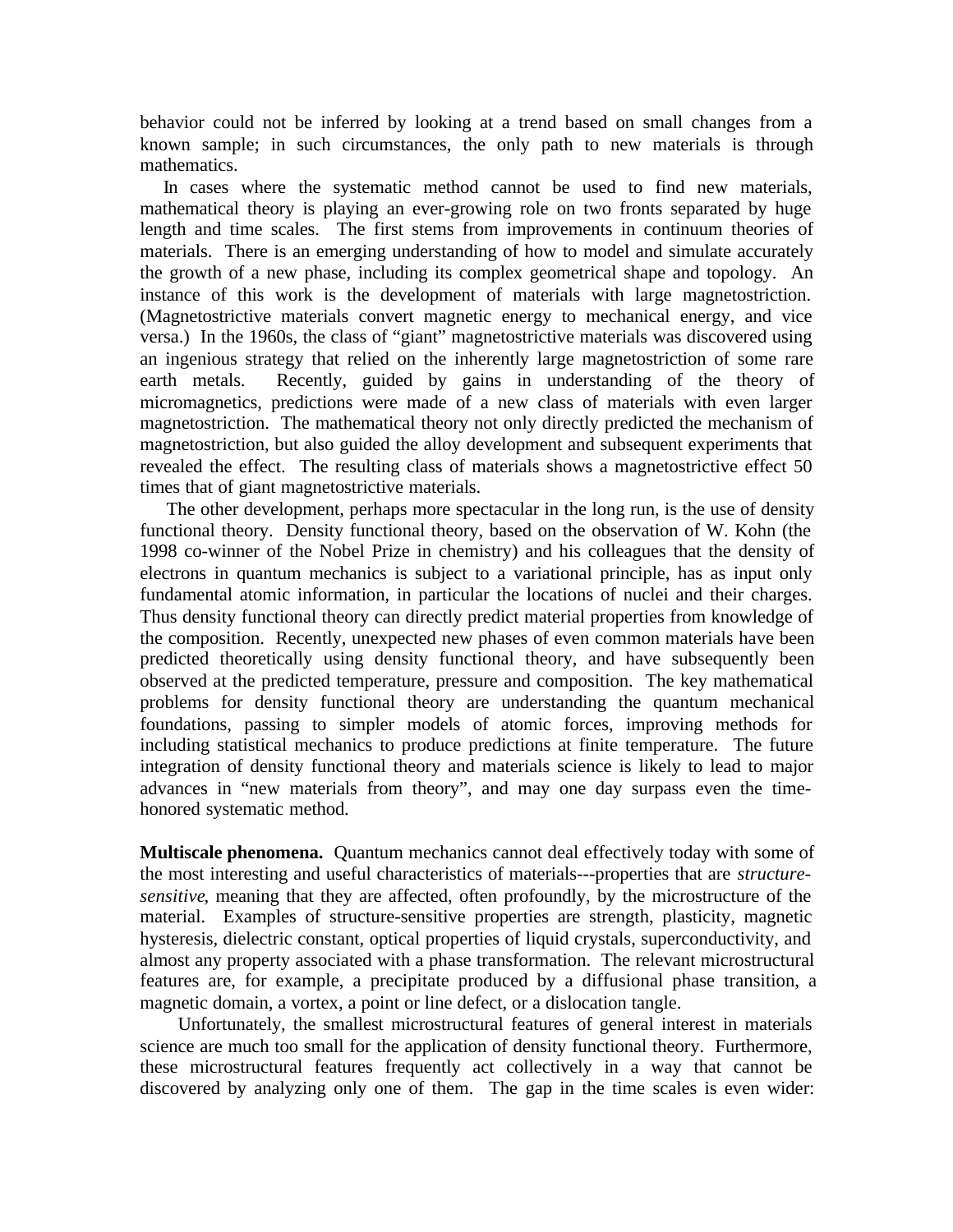kinetic processes have time scales that range between milliseconds, seconds, and days, yet the analysis of even a microsecond event is far beyond the capability of firstprinciples computations with only a few atoms.

 Despite these difficulties, there is hope because of the recent appearance of mathematical methods suited to the passage from one scale to another. When properties exhibit large spatial or temporal fluctuations on one scale governed by a certain set of partial differential equations, it is now becoming understood how to derive equations appropriate to a larger scale, using weak convergence methods, homogenization, Young measures, and various notions of convergence of operators. While these methods have mainly been applied to derive one continuum theory from another, they could well serve more generally for problems of change of scale, such as the direct passage from density functional theory to continuum theory. The dream of researchers in this area is to have the coefficients of macroscale differential equations evaluated directly by atomic-scale computations with an input of only fundamental constants.

 The other opportunity for multiscale methods comes because it is becoming possible to reproducibly synthesize structures with an atomic-scale dimension. The subsequent investigation of the unexpected properties and possible applications of these nanoscale structures has given rise to the huge, dynamic field of nanotechnology. Properties that are known to be structure-sensitive on the macroscale are susceptible to unusual behavior at the microscale or nanoscale. Qualitatively, something strange is expected when the size of the structure is decreased below the typical size of the feature that gives rise to the structural sensitivity. But, quantitatively, there is a conspicuous absence of mathematical theory that can be used to predict the behavior of such structures; when this theory becomes available, important breakthroughs are likely.

### **3.8 Mixing in the Oceans and Atmospheres**

At first blush it would appear that mixing in the atmosphere or ocean is straightforward and of little mathematical interest. After all, children who make chocolate milk from a powder quickly learn that the longer and more energetically they stir, the more evenly the chocolate powder is spread and dissolved in the milk. While that common-sense lesson is valid, the oceans and atmosphere are, in some sense, less vigorously stirred, so that the mixing is incomplete.

 A careful look at mixing in oceans, atmospheres, and laboratory experiments reveals "islands" of unmixed fluid that nothing from the outside seems capable of penetrating; thus there are clearly demarked contours that act as barriers to mixing. While this phenomenon results in pretty pictures of laboratory experiments, the consequences can be a matter of life or death for fish whose survival depends upon the correct mixing of nutrients, chemicals, plankton, other fish, and even their own larvae or juveniles. Similarly, the spread of pollution and greenhouse gases in the atmosphere depends on the vagaries of natural mixing. When mixing changes in oceans or atmospheres, there is an immediate and large impact. For example, the changed mixing of nutrients for anchovies in Monterey Bay led to the disappearance not only of the anchovies, but also of the active warehouses and factories of Cannery Row. Our ability to predict the effects of pollution, global and long-term changes in climate, and the health of our oceans depends on our ability to understand and model the vagaries of mixing.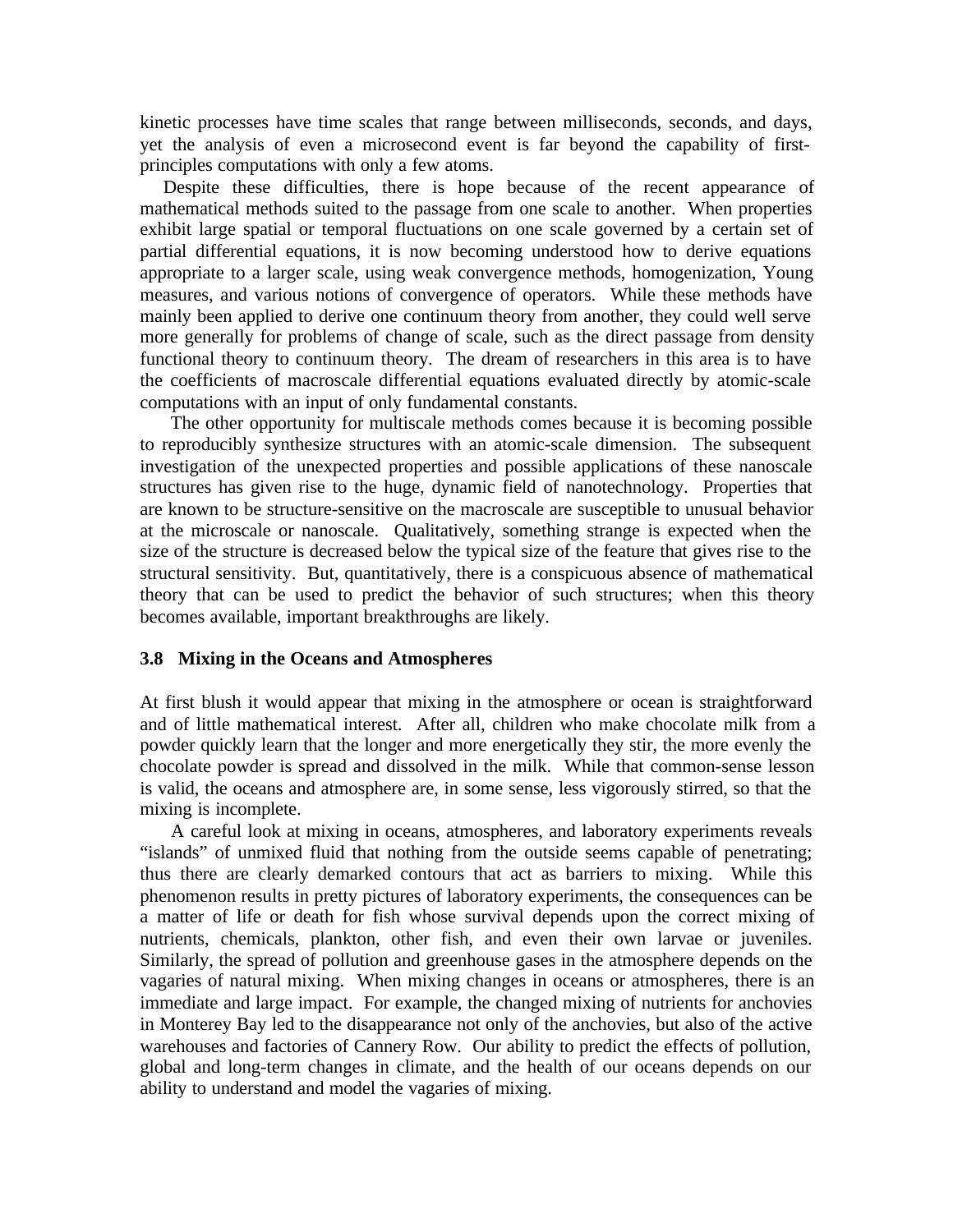Using sophisticated ideas with origins in classical mechanics, nonlinear dynamics, and chaos theory, mathematicians have been able to show that mixing is far more complex than a fast diffusion process (i.e., how ink spreads in non-moving water). Mixing occurs at unequal rates depending upon direction and locations. It is profoundly affected by the state of the fluid and by the locations of eddies and currents. The mathematics of mixing shows that, while large eddies or vortices make the mixing and transport of chemicals and pollutants very efficient around and along their outside edges, the edges themselves act as barriers to the mixing of chemicals into or out of the vortices.

 An interesting example is the "ozone hole" over Antarctica, a region of the atmosphere where ozone is nearly completely destroyed due to a chemical reaction in the upper atmosphere's clouds. Since the hole is surrounded by ozone and the atmosphere is highly stirred from atmospheric turbulence, it is natural to ask why the surrounding ozone does not mix into the hole. The answer is that the hole is at the center of a large vortex (the Antarctic stratospheric polar vortex), and mathematical models correctly predict that its outer edge acts as a strong barrier to mixing even though the atmosphere is turbulent and the edge of the vortex is constantly changing position in response to the turbulence. The vortex is crucial to maintenance of the hole. Each spring the stratospheric vortex breaks up due to warming of the ground below; this destroys not only the vortex, but also its edge---the barrier to mixing. Thus the ozone is replenished in the hole and the hole goes away.

 The effects of barriers to mixing can be appreciated on even a larger scale. It has long been recognized that the equator hampers mixing in the atmosphere between the northern and southern hemispheres. Mathematical analysis is beginning to explain the selective permeability of this barrier, which is a complex and interesting function of location (with respect to continents and other topographic features), time of year, and time with respect to longer-term cycles (such as that associated with *El Niño)* that occur in the oceanatmosphere system. An important question being addressed is how man-made greenhouse gases such as carbon dioxide, which are predominantly created in the north, spread south of the equator.

 The incomplete mixing caused by stirring has consequences beyond the distribution of pollutants. Not only are tangible things such as chemicals mixed by stirring, but so is "vorticity" (the amount of spin or rotation of a small parcel of fluid). If the fluid is not quiet or rotating as a solid body, the vorticity changes as a function of position in the fluid, and is likely to change with time as well. What makes the mixing of vorticity so fascinating is that it is a highly nonlinear process in the sense of having substantial feedback onto itself, since the locations of vortices, especially of their edges, determine where mixing of vorticity occurs. In particular, if a double row of oppositely-signed vorticity accumulates in sheets, it produces an ocean current or jet stream.

 Observations show that the complex mixing due to stirring often divides oceans and atmospheres into separate regions ("patches") such that the fluid within each region is well mixed, but there is very little mixing among the regions. Mathematical theories based on statistical mechanics have recently taken away the mystery from the most visually striking examples of these patches: Jupiter's Great Red Spot and the horizontal, multi-colored stripes of Saturn and Jupiter.

 The Red Spot, seen through some of the first telescopes 360 years ago, is a very robust vortex that owes its existence to the continuous accumulation and mixing together of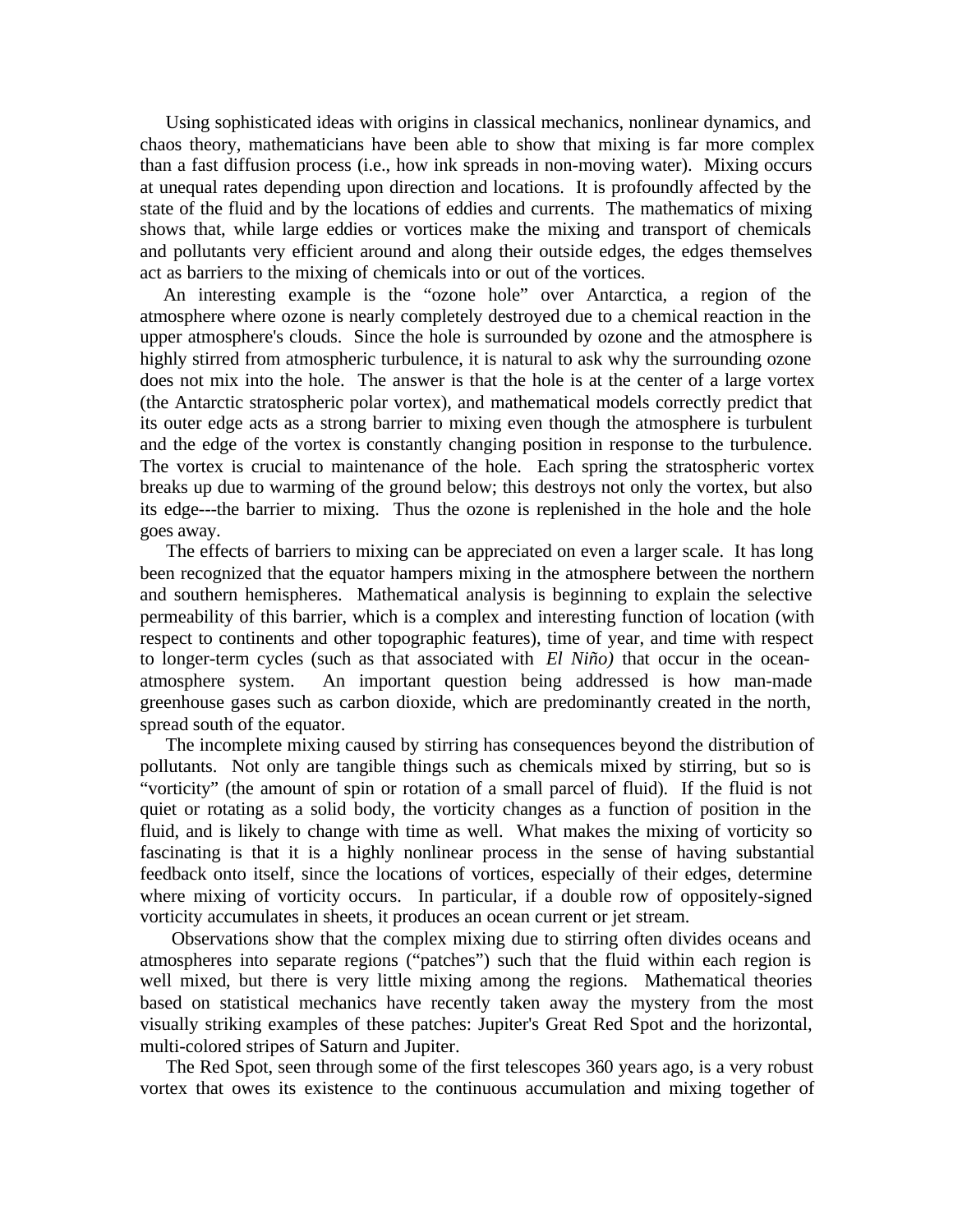small patches of vorticity. The stripes of Jupiter and Saturn are alternating jet streams. The east-west bands of Saturn appear multi-colored because the chemicals within each band are well mixed but there is little mixing of chemicals from band to band.

 Numerical simulations of mixing on supercomputers have contributed several insights. If the Red Spot were artificially broken apart, the pieces would simply mix back together. If Jupiter or Saturn initially had no motion in its atmosphere with respect to an observer on the planet, then mixing of vorticity would start spontaneously and create, after several decades, the jet streams we see today. An atmosphere initially at rest with respect to an observer on the planet contains a continuous distribution of vorticity, maximized at the north pole, decreasing to zero at the equator, and reaching its minimum at the South pole. Since different fluid elements thus have different values of vorticity, the distribution can be mixed so that there are alternating sheets of vorticity with opposite sign (and consequently jet streams).

 Saturn and Jupiter both display rings; Saturn's are easily seen with a pair of binoculars, but Jupiter's ring is so faint that it was not detected until the 1970s. These rings are made of small particles, are extraordinarily thin, and have very sharp, welldefined edges. The rings of Saturn consist of a nest of several rings with well-defined gaps in between. Several properties of the rings are explained by the mathematics of mixing and of nonlinear dynamical systems. As with the ozone hole over Antarctica, it might appear that the gaps would quickly fill with particles that are continuously bumped into them via interactions with other particles. However, gravitation from the moons controls the mixing in such a way that these narrow gaps are kept free of particles and the edges of the rings are well-defined.

 The mathematical theory of mixing in nonlinear systems allows us to understand and predict much of what we see in nature. Although *controlling* nature with these theories is well beyond present capabilities, the same mathematics is being used in practical engineering problems. In micro-electrical and mechanical systems, there is an everincreasing desire to miniaturize both electronic and mechanical components. Millions of motors can now be created on the head of a pin and used as pumps to deliver medicines, carry out chemical reactions, act as precise carburetors for engines, and so on. For these applications it is necessary to mix one or more chemicals together. Early on, researchers believed that everything in these devices would mix together easily because of the very small distances that the constituents had to travel, but this belief failed to take into account the many barriers to mixing. Fortunately, the mathematics reveals how to destroy these barriers. One such method, known as chaotic mixing, requires stirring the fluid at two incommensurate frequencies. This can be done in one of these devices by creating two small heating elements via the same type of lithographic techniques used to build electronic chips. When the elements are supplied with voltage, they boil tiny amounts of fluid, producing two bubbles. Oscillating the voltage makes the two bubbles oscillate, which in turn provides stirring at any desired frequency. Thus an application of mathematical mixing that was originally inspired by the study of natural phenomena solves a critical problem in state-of-the-art engineering.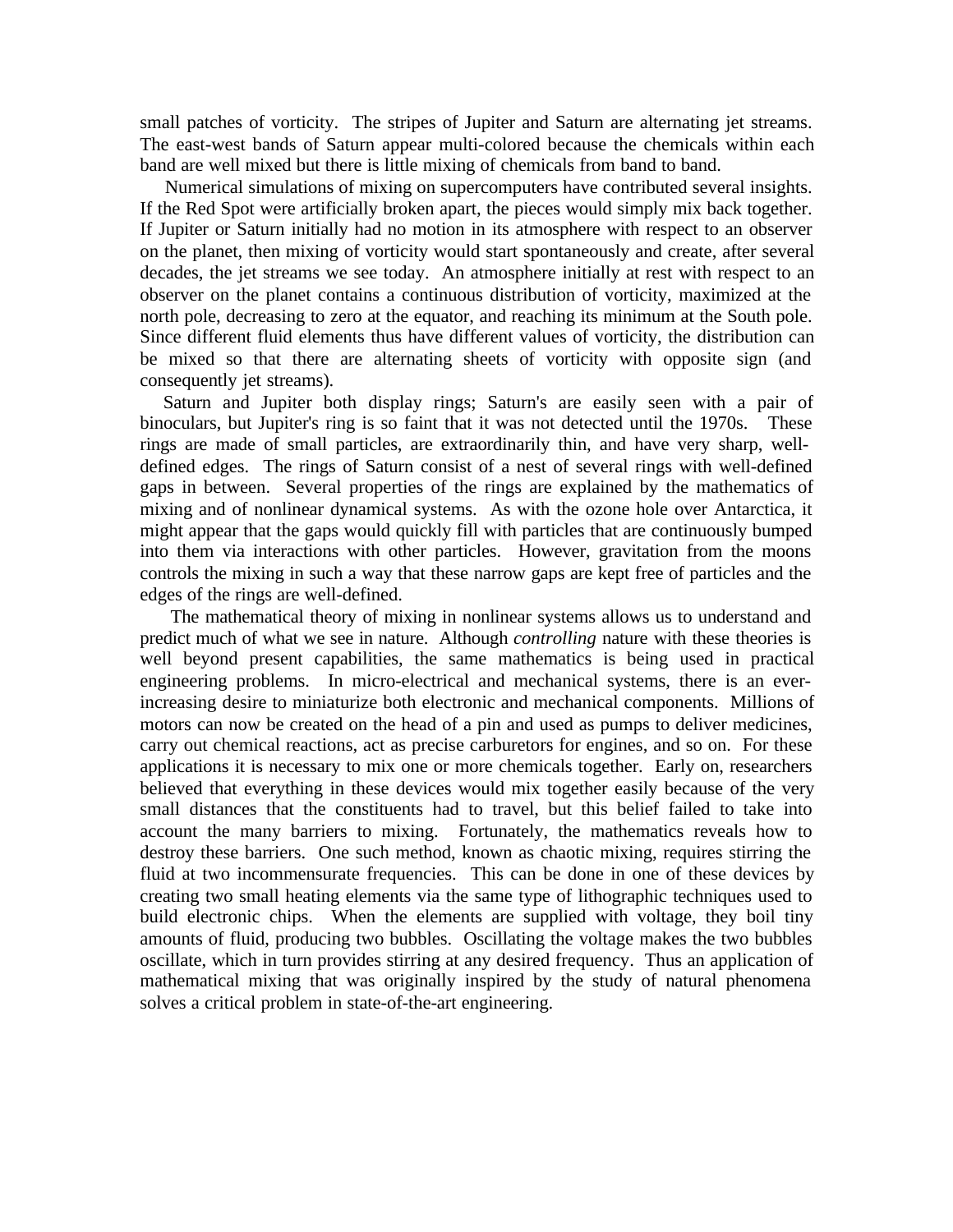# **3.9 Physiology**

 $\overline{a}$ 

With a few notable exceptions such as Helmholtz, Frank, Hodgkin, and Huxley, physiology and the mathematical sciences have not been closely linked until recently. Many, perhaps most, physiologists have regarded their science as primarily descriptive, with little scope or need for mathematics; mathematicians trained in the traditional way almost invariably "speak physics", and may be reluctant to enter a field in which competence demands a significant degree of specialized scientific study of an unfamiliar kind.

 But this situation is changing from both directions. Mathematical models and computational simulation offer means for characterizing and analyzing processes in physiology that are individually complex to begin with and whose interactions add further complexity; in return, physiology provides a rich, fascinating field of science with opportunities for new applications and new mathematics. A prize-winning book on mathematical physiology<sup>2</sup> stresses the importance of increased connections between mathematics and physiology: "... teaching physiology without a mathematical description of the underlying dynamical processes is like teaching planetary motion to physicists without mentioning or using Kepler's laws; you can observe that there is a full moon every 28 days, but without mathematics you cannot determine when the next total lunar or solar eclipse will be nor when Halley's comet will return''.

 One area among many in physiology where the mathematical sciences are beginning to make major contributions is *integrative biology*, the system-level study of how complex, spatially distributed biological systems manage to perform their functions. Mathematical models are being developed that analyze the following aspects of complex physiological systems, to mention just a few:

- the macroscopic behavior of lung tissue based on the microstructure of respiratory regions;
- the self-organization of cells and molecules in the immune system that underlies responses to attacking pathogens; and
- the control of cells in a developing system so that they "know" where they should go and what to do at their destination.

 A pervasive example of integrative behavior is *movement*: living organisms internally move things such as nutrients, blood, oxygen, and pigment. Somehow, based on principles that remain unknown, living creatures self-organize a movement that achieves a prescribed result. Two instances in cell biology of self-organizing behavior related to movement involve *centering*: a nucleus spends most of its time at the center of its cell, yet it cannot directly sense the cell membrane nor evaluate its distances from points on the membrane; and cell division requires chromosomes to be aligned along a central plane during cell division. Current biological models rely on the unrealistic assumption of non-local dynamics, so an obvious question is whether global behavior such as centering can be achieved entirely through local interactions.

<sup>2</sup> J. Keener and J. Sneyd, *Mathematical Physiology*, Springer-Verlag, Berlin, 1998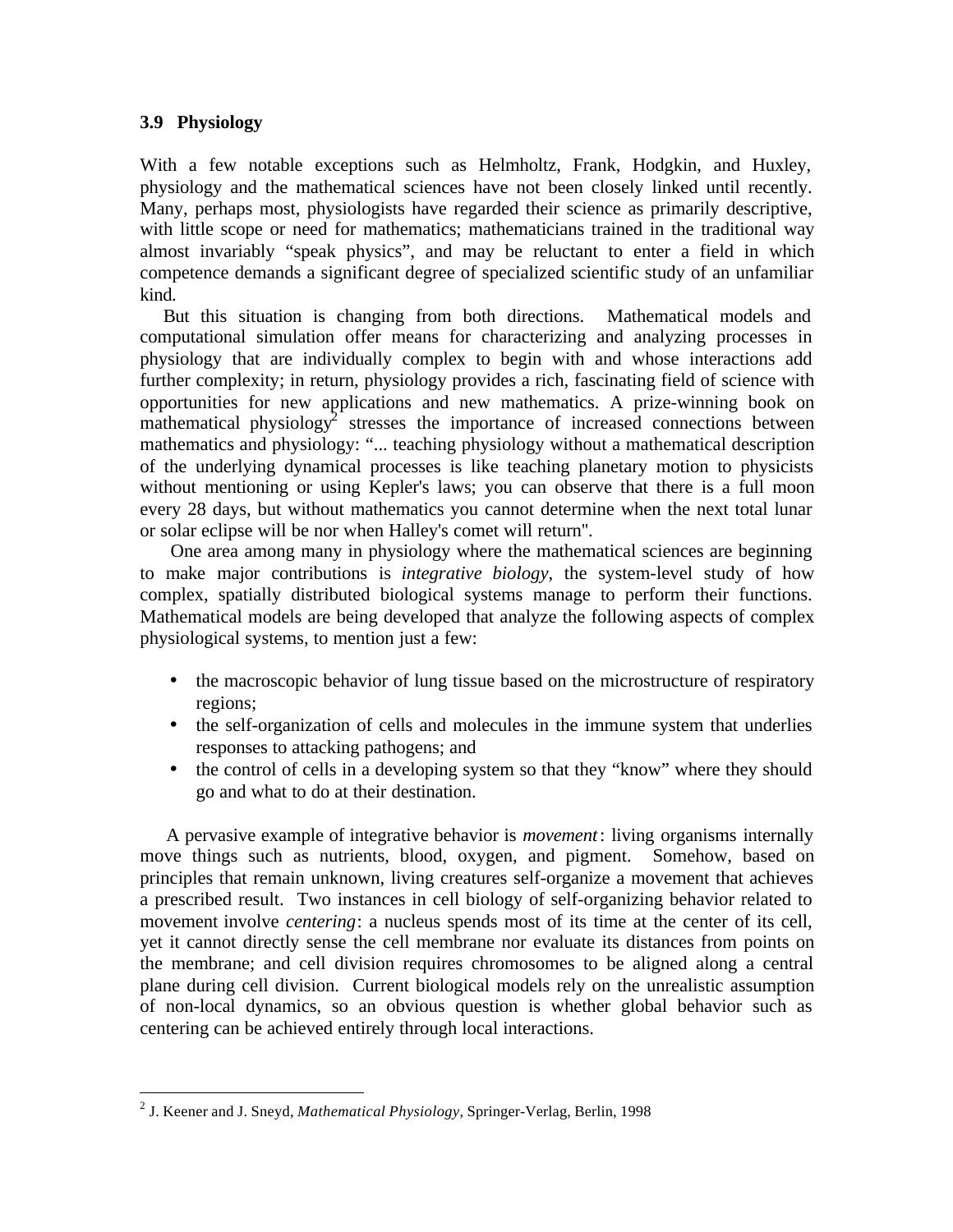To answer this question, mathematical models constructed from local processes can be studied to see whether (and, if so, why) they result in centering behavior. An illustration of the role of mathematics is provided by recent work on modeling properties of cells in the black tetra, a small colorful fish popular in home aquariums. Melanophore cells create the tetra's colors and patterns through self-organizing behavior that depends on the interactions of microtubules, dynein, and pigment. *Microtubules* are long tubelike protein polymers with a polar structure (a difference between the two ends). *Dynein* is a molecular motor that transforms stored energy into mechanical work. When activated by adrenaline, dynein moves along microtubules, always in the same direction--- toward the "minus end", away from the "plus end". Dynein has an affinity for pigment molecules, and will drag them along as it moves.

 In melanophore cells, microtubules are normally arranged in a radial pattern with minus ends near the nucleus and plus ends near the membrane. If the dynein motors are activated, pigment tends to aggregate in a small region around the cell nucleus. The macroscopic effect of pigment aggregation is to change the intensity of the cell's (and, in the large, the tetra's) color.

 Recent experiments were designed to understand the dynamics of how pigment centers around the nucleus. A fragment of a melanophore cell was sliced off, separating it from the nucleus. Following the cut, the dynein was activated in the fragment. Very soon, a pigment aggregate formed near the "minus" edge of the fragment. A slower process then occurred in which the pigment aggregate drifted toward and eventually stopped at the "center" of the fragment. In this final state, the microtubules had actually rearranged themselves in a radial pattern within the fragment. Numerous other experiments demonstrated that the radial array of microtubules did not form unless the dynein was activated and pigment was present.

 A mathematical model of this process begins with several facts and assumptions. In the absence of pigment, microtubules grow (at the plus end) and shrink (at the minus end) at the same rate. Dynein, even when carrying pigment, moves much faster than the growth/shrinkage rate of microtubules without pigment. Plus ends of microtubules are stabilized when they reach the cell boundary; minus ends tend to be "caught" in regions of high pigment concentration. Nucleation (the appearance of new microtubules) occurs on pigment particles. Together, these assumptions descriptively explain the fast initial movement of pigment to the cell boundary followed by the slow centering of the pigment aggregate.

 The challenge for mathematical modeling is to translate these assumptions into a form that captures, both qualitatively and quantitatively, the observed relationships among microtubules, dynein, and pigment. Work in this direction has begun with a onedimensional version of the problem. Although overly simplistic, it is nonetheless appropriate for a long thin fragment in which almost all microtubules run down the long axis and there is little variation in pigment along the thin axis. The main parameters are the fragment length, the speed of dynein, the plus end growth rate, and the diffusion coefficient for pigment. The pigment concentration is treated as a function of position and time; microtubules are described by their plus and minus ends and orientation (leftor right-moving).

 To define the cell dynamics, the shrinkage and nucleation rates are described as functions of pigment concentration. Growth at the plus end of a microtubule is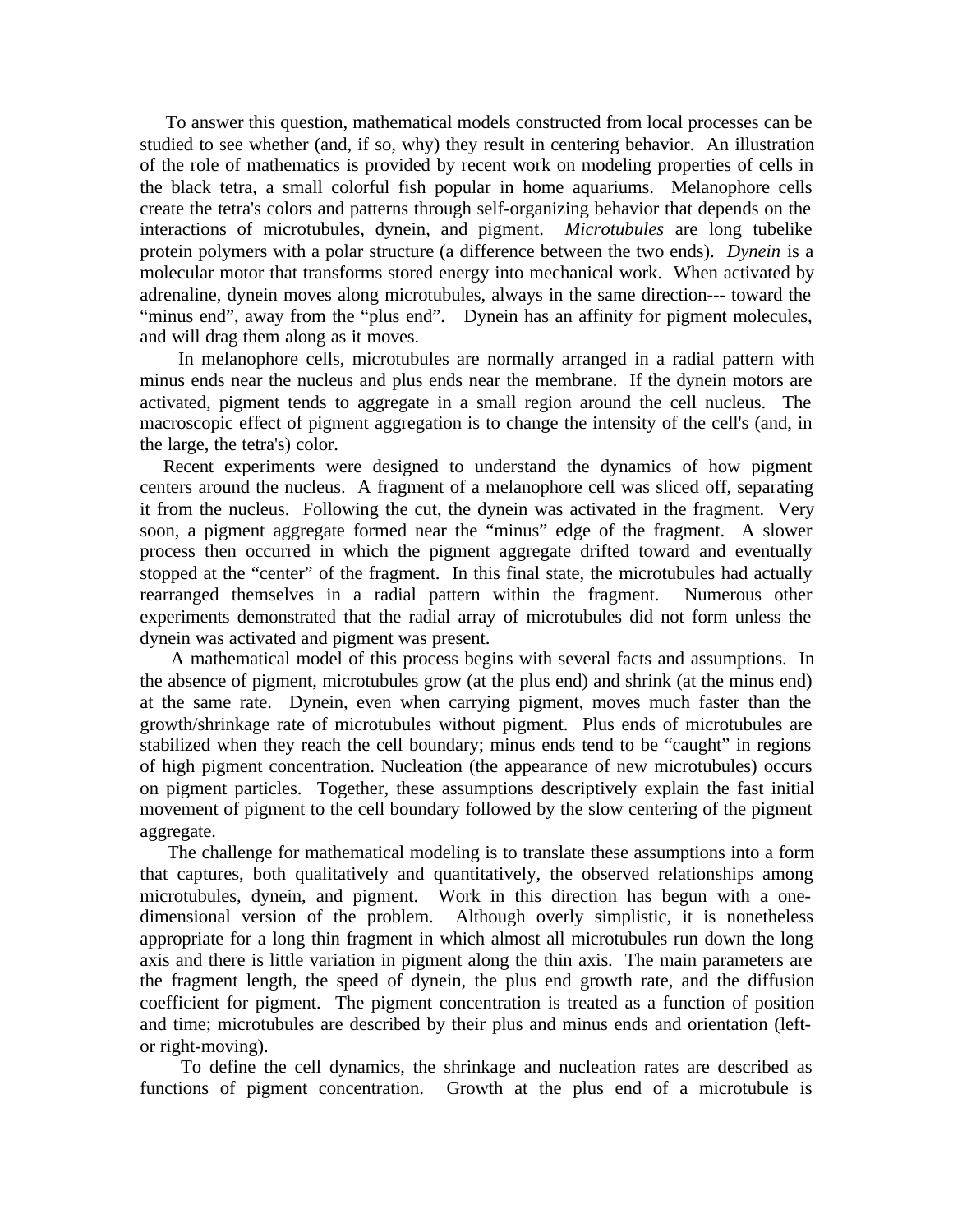interpreted as moving that end at a particular velocity, and nucleation is treated as a reaction term. Pigment flux is determined by diffusion and motion along microtubules. Using conservation principles, analysis of the flux due to microtubules, and pigment dynamics, a system of partial differential equations and boundary conditions has been defined. A crucial feature of the model is that all relationships are local, as they are in the theory being represented.

 Even with this relatively simple formulation, centering of the pigment aggregate within the fragment occurs consistently, and simulations have satisfactorily matched appropriate experimental observations. The ability to vary the mathematical parameters and initial conditions in the model allows "virtual experiments" in which essentially every conceivable combination of pigment distribution and microtubule orientation can be tried. The next step is, of course, to refine and extend the model to convey the full set of known properties of the melanophore cells, with the ultimate goal of understanding centering.

 An implicit but crucial general point is that mathematics and physiology must be intimately connected to succeed in this kind of endeavor. The example of melanophore in the black tetra clearly illustrates that serious knowledge of physiology is required to create even an elementary mathematical model of pigment centering.

# **3.10 Diagnosis Using Variational Probabilistic Inference**

The rapid growth of the information sciences is leading to new challenges for mathematics. Although in many cases entirely new mathematical theories must be formulated, the reservoir of mathematical knowledge is vast and what is called for is sometimes the discovery of appropriate analogies so that old ideas can be applied in new ways. In a recent success story, a difficult problem in probabilistic diagnosis has been solved via the use of techniques originally developed for statistical physics, quantum mechanics, and mechanical engineering.

 The problem of diagnosis is an instance of the general problem of "inductive inference" or, more informally, "reasoning backward". Consider, for example, the problem of diagnostic reasoning in medicine. A doctor observes a set of symptoms in a patient and wishes to infer the disease (or diseases) that could be responsible. In general the doctor must utilize basic medical knowledge inductively to uncover an explanation of a pattern of symptoms. Basic medical knowledge consists of biologically-based, causal theories specifying the way in which various diseases affect the organism and lead to various symptoms. From this knowledge, in the form of disease-to-symptom relationships, the doctor must reason backwards to make predictions about symptom-todisease relationships.

 Backward reasoning can be complex computationally. A major source of complexity is that causally unrelated diseases (i.e., with unrelated biological origins) can become strongly dependent diagnostically. Suppose that two unrelated diseases have a predicted symptom in common and that the symptom is in fact observed; then the two diseases compete to explain it, i.e., additional evidence that one of the diseases is present tends to reduce our belief in the presence of the other disease. In general, a disease can "explain away" a symptom, decreasing the need to posit some other disease as the explanation of the symptom. This changed belief in a disease can then "flow forward", lowering or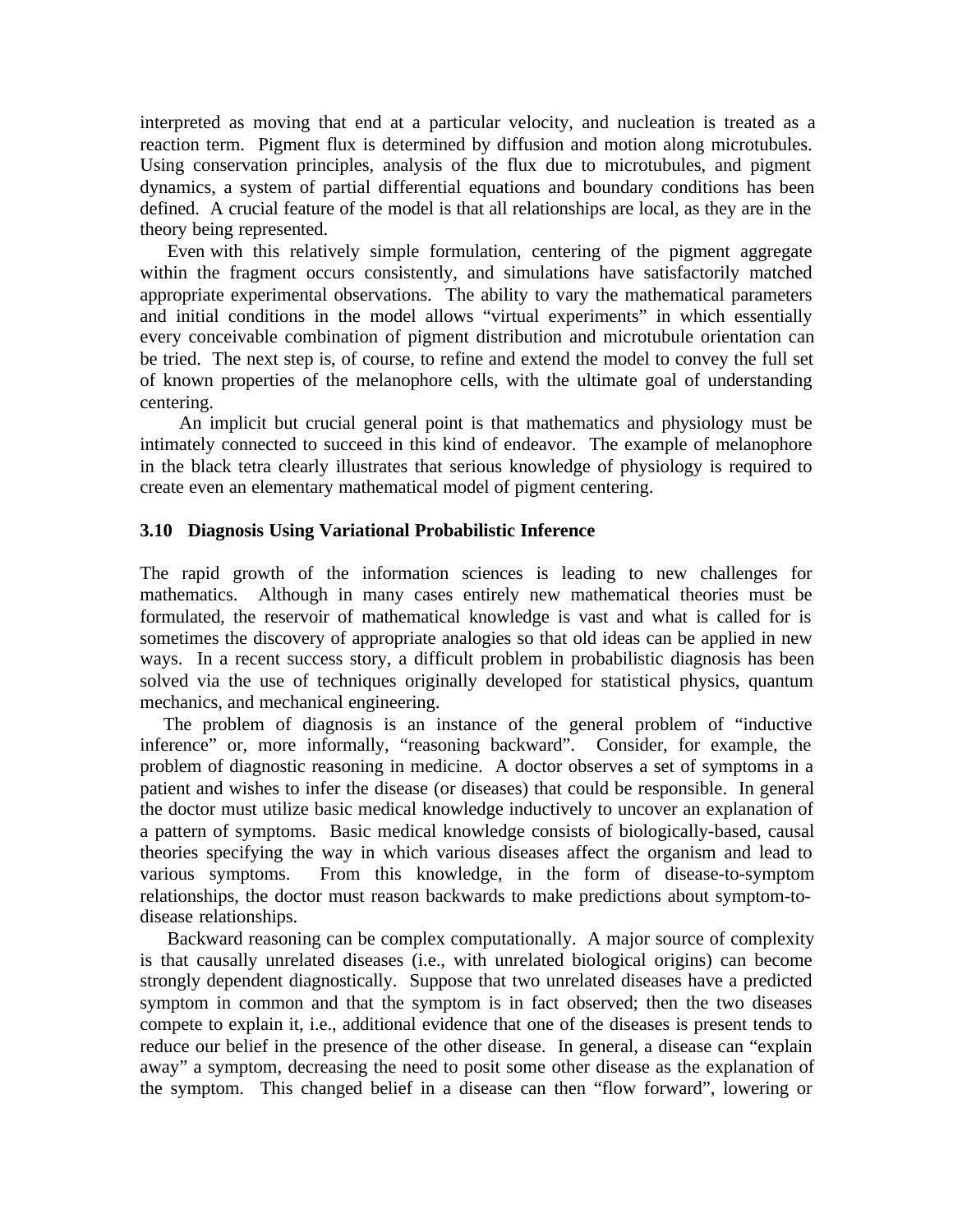raising the support for other symptoms, which---by the same explaining-away mechanism---can affect the belief in yet other diseases. The fact that different diseases have common sets of symptoms can lead to a tangled web of interdependencies.

 Scientists have started to build probabilistic tools for diagnosis not only in medicine but in many other domains, including manufacturing, transportation, and communications. Building these tools has improved understanding of the mathematical issues underlying backward reasoning. Significant progress has been made in an area known as *graphical modeling*, where, in the past ten years, a general mathematical theory has emerged that yields a clear specification of the complexity of diagnosis in probabilistic systems and allows optimal algorithms to be defined. Many classical probabilistic tools, including the Kalman filter (used in control and estimation theory) and the hidden Markov model (used in speech recognition and molecular biology), are special cases of this general methodology. But the theory applies much more widely, providing a general understanding of probabilistic inference in arbitrary probabilistic networks.

 A particularly challenging instance of a complex probabilistic knowledge base is the "Quick Medical Reference" (QMR) database for diagnosis in internal medicine. This database, developed at the University of Pittsburgh with 25 person-years of effort, is one of the largest probabilistic databases in existence, and contains a significant fraction of the diseases in internal medicine. The QMR database is organized as a probabilistic network in which approximately 600 binary-valued nodes representing diseases are linked to approximately 4000 binary-valued nodes representing symptoms.

 Unfortunately, when one analyzes the QMR network from the viewpoint of the recently developed theory of inference, one finds that *exact* diagnostic reasoning is infeasible computationally. For a set of typical symptoms, it has been estimated that calculation of the exact probabilities of diseases would require approximately 50 years on current computers. Research on QMR and related large-scale diagnostic systems has consequently lain fallow for want of efficient algorithms.

 The general mathematical problem underlying probabilistic inference, hinted at in the earlier discussion of explaining away, takes the form of a set of nonlinear equations in which each equation can have an exponentially large number of terms. Roughly speaking, to determine the probability of a disease in the QMR network, given a set of symptoms, one must take the product over the probabilities of the observed symptoms (a nonlinear operation) and then take the sum over all configurations of other diseases (a sum involving  $2^{599}$  terms). The actual computation is not as bad as this, given that the network is not fully connected (e.g., some diseases have zero probability of producing certain symptoms), but it is still intractable.

 There is a way out of this computational dilemma: viewing the problem as numerical, with a need to find accurate statistical estimates, rather than as symbolic, with a need to compute a large number of terms. The fact that there are so many terms in the sums to be calculated offers hope that laws of large numbers will come into play, rendering the system probabilistically simple despite its apparent symbolic complexity.

 This point of view is of course natural in the context of the highly interacting systems in statistical physics, and one might hope that the tools developed in physics could be employed in the service of large-scale diagnostic inference problems. In fact, a number of useful analogies can be drawn between graphical models and statistical physics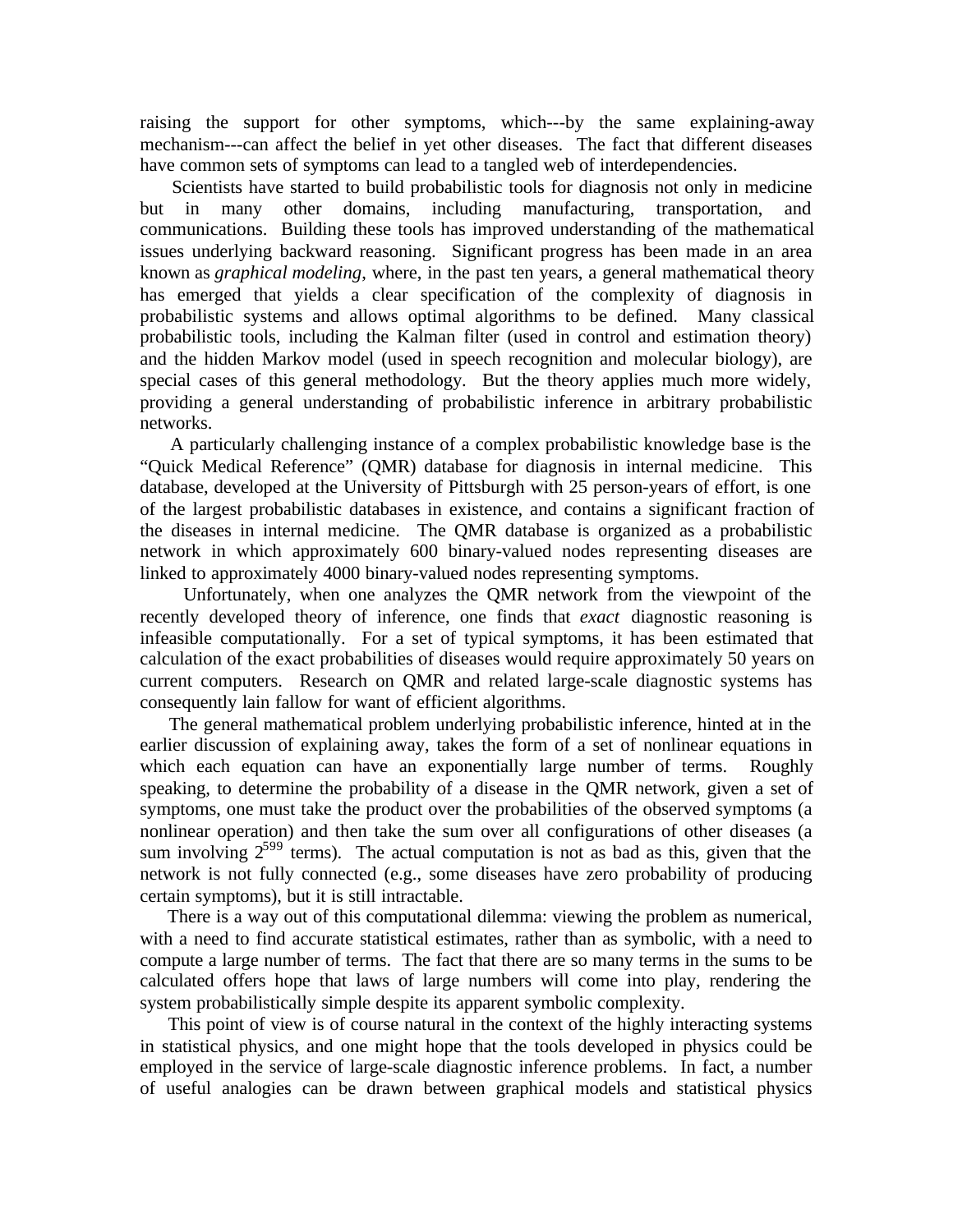models. The major technical difficulty arises because the graphical models studied in diagnostic reasoning are generally based on directed graphs (graphs in which the nodes are linked by arrows), whereas in statistical physics the graphs tend to be undirected (a consequence of Newton's third law). Once this technical hurdle is overcome, many ideas from the physics context can be exploited in diagnosis. In particular, the mean field approach in statistical physics has a natural analogue for graphical models.

 More broadly, mean field theory can be viewed as a variational method in which a nonlinear system with strong couplings is approximated by a variational principle. Variational principles are highly successful in mechanics, where variational finite element methods characterize the global state of stress or strain of a piece of material. These methods can also provide useful insight into approximation methods for diagnostic reasoning.

 Researchers have recently developed an approximate approach to probabilistic inference known as *variational inference*, which is very similar to mean field theory and finite element analysis. Rather than performing inference directly on a dense probabilistic network, the variational approach considers a simplified network in which some of the links are missing. Roughly speaking, a variational parameter is introduced for each missing link; this parameter captures in an approximate way the high-order probabilistic dependencies induced when that link is present in the network. The simplified network is chosen so as to obtain bounds on the probabilities of interest rather than exact values.

 The advent of variational methods in probabilistic inference has created new mathematical problems. Some of these are analogous to problems in statistical physics and finite element analysis, and solutions in these domains may prove useful in variational inference. For example, variational methods can fail when there are deterministic relationships between nodes in a network. This is conceptually similar to the difficulty posed by incompressible media in finite element analysis, where solution methods are available and may be broadly useful.

 The variational approach has been highly effective for the QMR database, where it can yield accurate estimates of disease probabilities within less than a second of computer time. It has also been applied successfully to a number of other graphical models in which exact inference is intractable. Applications to diagnosis, pattern recognition, statistical genetics, and error-correcting codes are currently being explored. A particularly interesting application is to learning theory, where one would like to find out the parameters of a graph based on data; there are many interesting relationships between inference and learning that variational methods may help us to understand.

### **3.11 Iterative Control of Nuclear Spin**

Nuclear spins play a central role in nuclear magnetic resonance (NMR), spectroscopy, and magnetic resonance imaging (MRI). Control of nuclear spins is tantamount to control of the parameters that determine the features and information content of NMR spectra and MRI images. Recent research has led to development and implementation of an approach for *iterative control* of nuclear spins.

 In general terms, control takes a system from a given initial state to a desired final state under the action of a control propagator. The system may be a robot, a vehicle or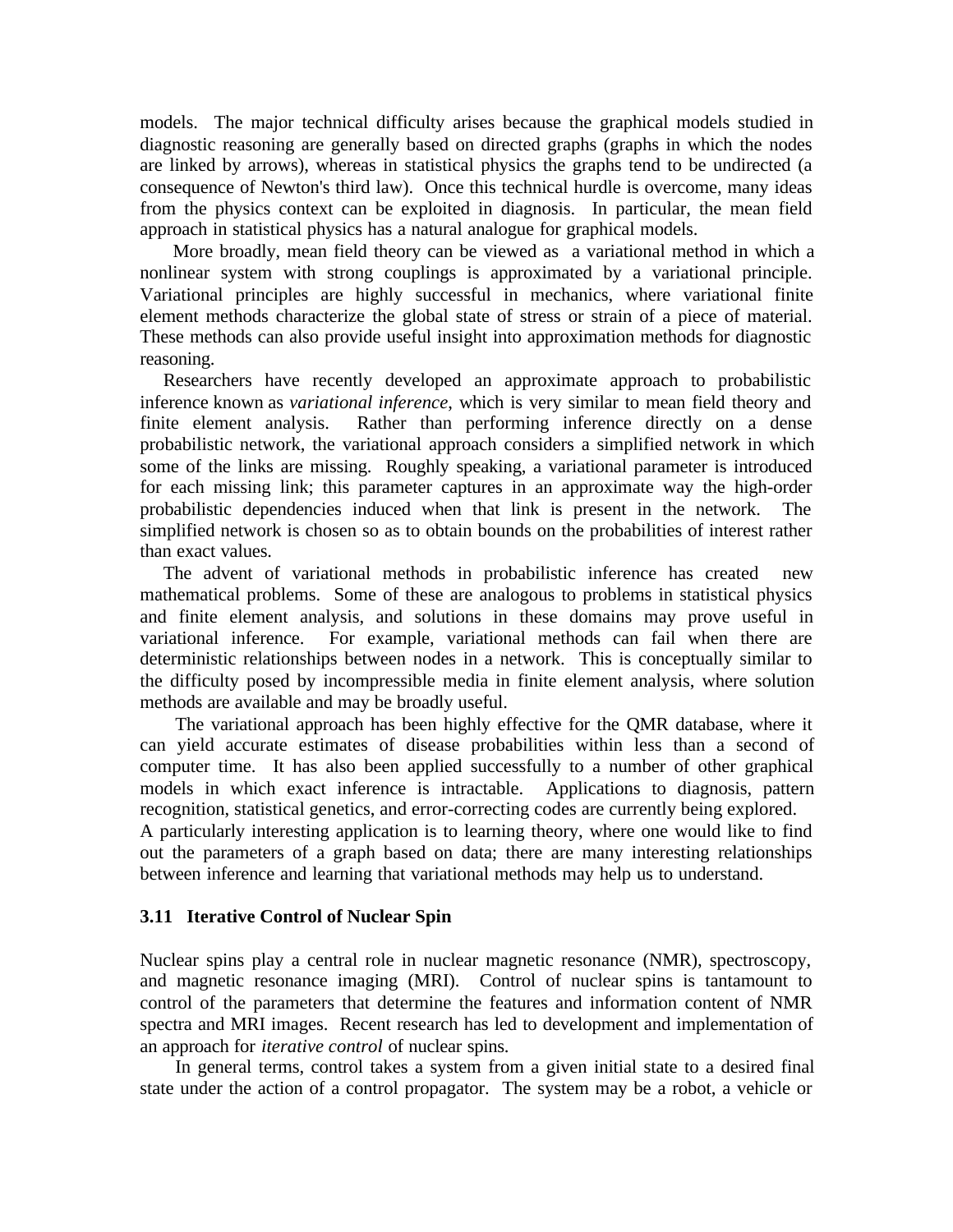spacecraft, a molecule, or a system of nuclear spins. Traditional differential control involves the feedback adjustment of the parameters of an evolving system in order to prevent deviations from a prescribed trajectory. Such control necessitates comparison of the actual evolving trajectory with the prescribed trajectory, i.e. it is necessary to "see where you're going".

 In the novel iterative schemes, by contrast, the propagator that induces the desired trajectory is chosen as the stable fixed point in "propagator space" of the iterative map that is applied between stages of the system. This choice ensures that any initial propagator, regardless of errors or perturbations, will always converge to the desired final state.

With this approach, it is not necessary to "see where you're going". Thus, instead of tailored differential control for each member of an ensemble that may experience different errors, the same control sequence can be applied "blindly" to the whole ensemble. There is, of course, a price to pay for this broadband privilege---the trajectory from initial to final state may be considerably longer and more complex. However, convergence to the desired final state with predetermined precision is assured. Clearly there are circumstances in which differential control is more appropriate, and there are others where iterative control is superior.

 Systems containing nuclear spins are often well suited to iterative control because they involve large ensembles with broad ranges of control parameters and errors. The new stable, indeed "super stable", fixed points for such systems have been obtained through dynamical systems theory.

 Iterative sequences derived from these mathematical models have been implemented in NMR and MRI through collaborations between mathematicians and scientists. With the resulting enhanced instruments, precise and selective control of the states of nuclear spins can be achieved. On the microscopic scale, for example, iterative decoupling sequences permit elimination of the effects of spin-spin interactions. As a result, the NMR spectra are enormously simplified, allowing the structures of molecules in solution and in materials to be determined. On the macroscopic scale, iterative excitation in MRI makes it possible to elicit and to selectively enhance or suppress signals from particular regions of the images of organisms, consequently providing spatially selective biomedical information.

 In recent years, NMR has emerged---beyond its role as a diagnostic analytical tool for molecules, materials, and organisms---as a potentially powerful environment for implementation of quantum computing. The nuclear spins are, after all, quantum systems with a natural binary basis, namely the two quantum states "up" and "down" in a magnetic field. The spins can therefore function as "qubits" whose entangled quantum states are manipulated in quantum logic gates by means of delicately controlled radiofrequency pulses, as in NMR spectroscopy.

 Enormous potential advantage of quantum computing over classical computing is foreseen because quantum algorithms involve participation of all qubits at the same time. This is a uniquely quantum phenomenon akin to capitalizing on the simultaneous existence of the alive and dead quantum "Schrödinger cat". Iterative control schemes currently under development should make it possible to overcome the effects of decoherence, thus allowing the implementation of extended quantum computation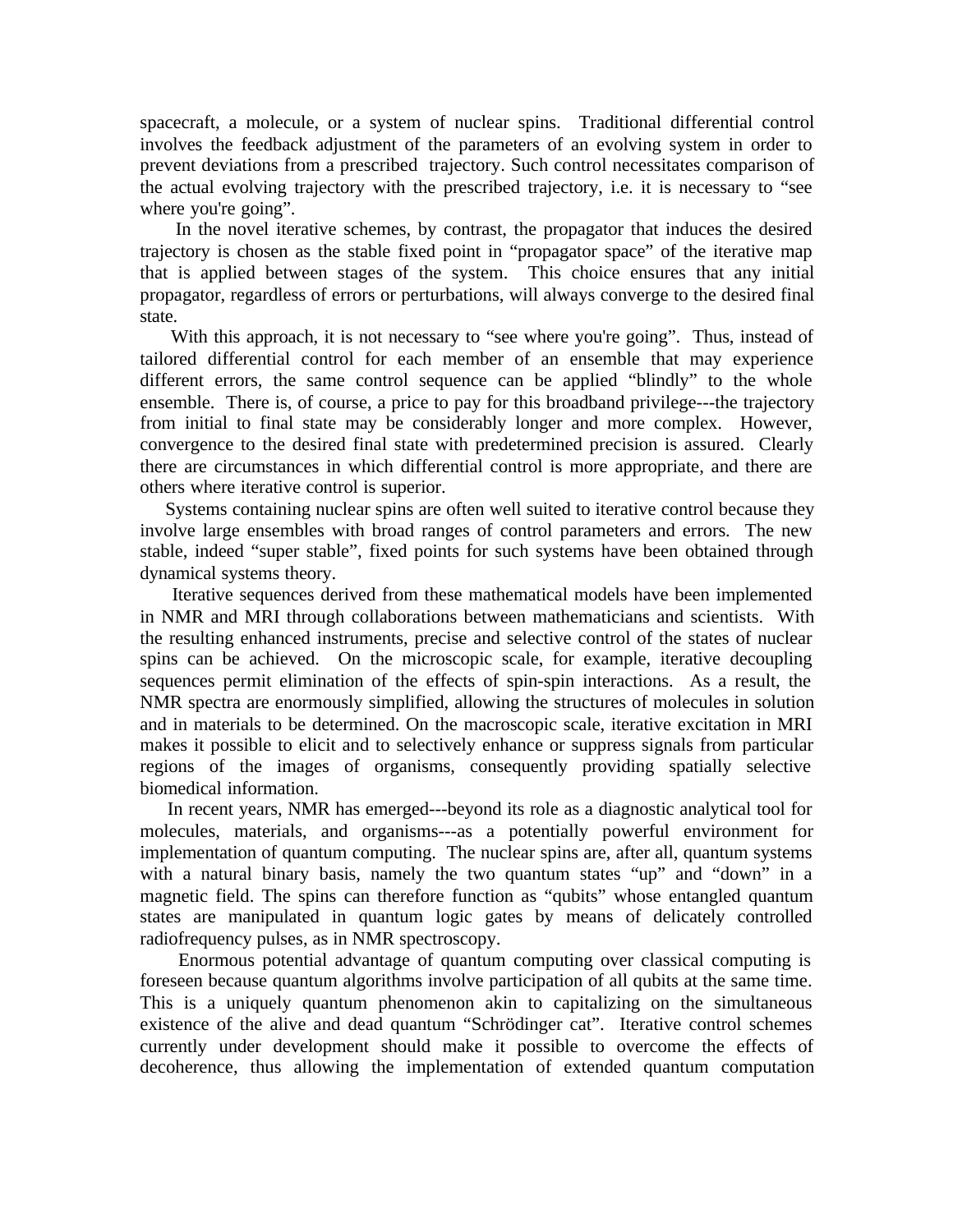algorithms even in the presence of imperfect quantum logic gates and interactions with the environment.

# **3.12 Moving Boundaries and Interfaces**

Many physical problems involve moving boundaries. *Dynamic* boundaries change position and shape in response to the particular physics at work: examples are breaking waves in the ocean, dancing flames in the fireplace, and milk swirling in a cup of tea. *Static* boundaries, such as tumors in medical scans and cartoon characters against a background animation, can be just as perplexing: try finding edges in a picture of a dalmatian lying on a rug with spots! Surprisingly, many other interesting problems, such as negotiating a robot around obstacles and finding the shortest path over a mountain range, can also be cast as evolving boundary problems.

 The physics and chemistry that drive a boundary or interface may be difficult to describe, but even when the speed and direction of a moving interface are well understood, following its shape can be difficult. The first concern is what to do when sharp corners appear, as they do in, for example, the intricate patterns of a snowflake. Second, distant edges can blend together: the "edge" of a forest fire changes as separate fires burn together and sparks carried by the wind ignite distant regions. Finally, in three dimensions (and higher), even finding a nice way to represent---let alone move---an undulating boundary is a challenge.

 One technologically important example of interface motion involves the manufacture of computer chips. In the etching and deposition process, a layer of metal is deposited on a silicon wafer, etched away, and then the process is repeated numerous times until a final profile is obtained. As device sizes get smaller and smaller, using trial and error to obtain the correct design becomes impractical. Instead, one would like to simulate these processes as accurately as possible in order to test various layering strategies and resulting device characteristics. In recent years, the application of new mathematical and numerical algorithms for interface motion has afforded real breakthroughs in this area. Before these techniques, complex problems involving the evolution of profiles in two dimensions were difficult; now, fully three-dimensional simulations involving a wide range of physical effects are easily within grasp. The new algorithms have been incorporated into the simulation packages at many major semiconductor manufacturers in the United States, and are part of the production environment in various chip lines today.

 These computational techniques, known as level set methods and fast marching methods, rest on a fundamental shift in how evolving fronts are viewed. Rather than focus on the evolving front itself, these techniques discretize the region in which the front moves. Each point in that space keeps track of either its distance to the front or of the time when the front passes over it; the accumulation of all this information gives an accurate portrait of the moving interface. The key is to define equations for the time at which the front passes over each point and then to solve these equations.

 The equations which keep track of the front at each grid point in the domain are variants of the Hamilton-Jacobi equations; these equations have a long history in such areas as optics, wave propagation, and control theory. While they can be very complex, their derivatives bear a resemblance to hyperbolic conservation laws and to the equations of fluid mechanics, allowing use of the knowledge acquired in those well-developed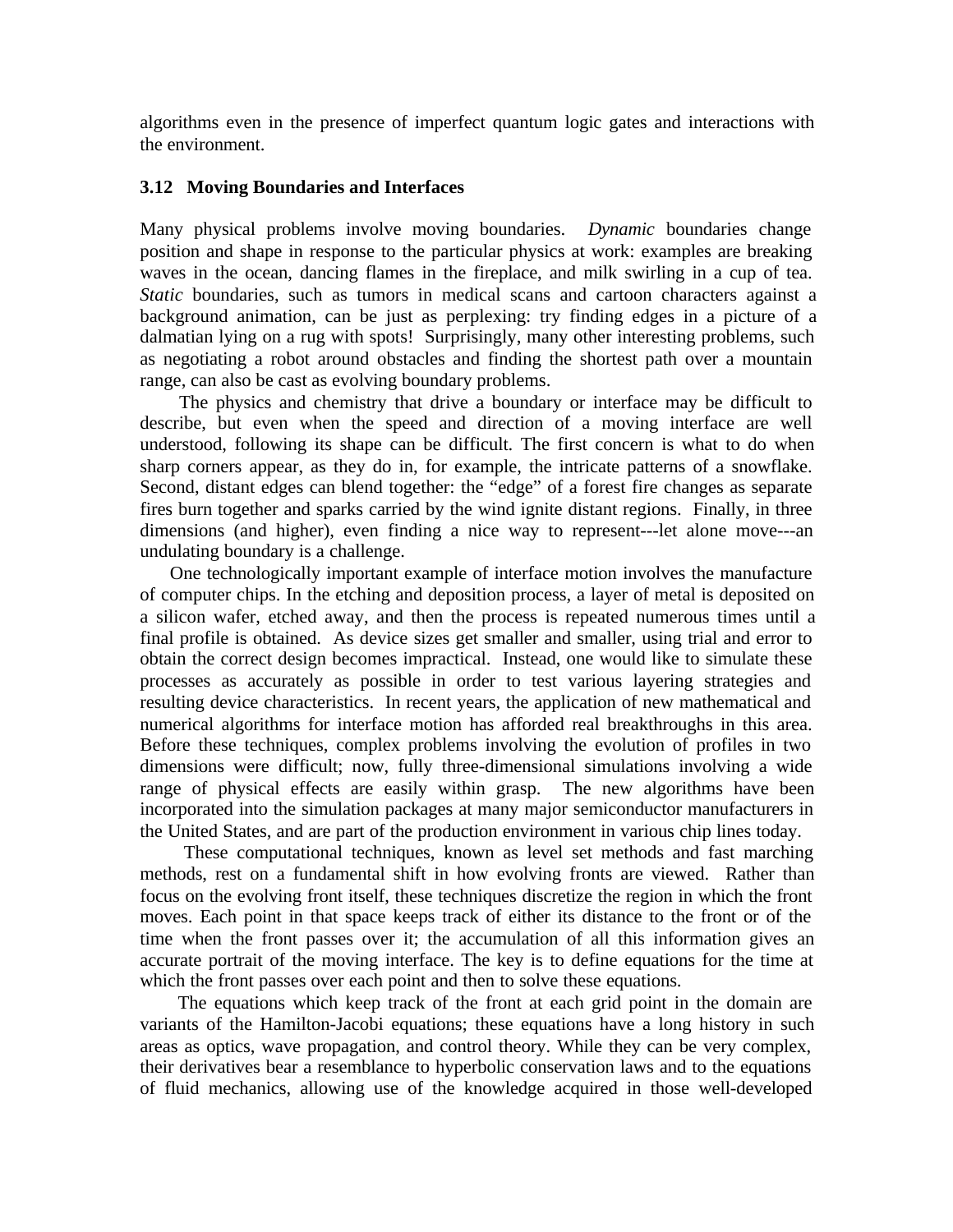fields. The main breakthrough in modeling interface motion was the realization that schemes from fluid mechanics could be unleashed onto the equations of moving fronts. The result is a wide range of computational tools for tracking evolving interfaces with sharp corners and cusps, with topological changes, and in the presence of threedimensional complications. These schemes have found their way into a vast number of applications, including fluid mechanics, dendrite solidification and the freezing of materials, image processing, medical imaging, combustion, and robotic navigation.

 Some of the most complex interface applications appear in simulating the manufacture of computer chips. To begin, a single crystal ingot of silicon is extracted from molten pure silicon. This silicon ingot is then sliced into several hundred thin wafers, each of which is polished to a smooth finish. A thin layer of crystalline silicon is oxidized, a light-sensitive "photoresist" is applied, and the wafer is covered with a pattern mask that shields part of the photoresist. This pattern mask contains the layout of the circuit itself. Under exposure to a light or an electron beam, the unshielded photoresist polymerizes and hardens, leaving an unexposed material that is etched away in a dry etch process, revealing a bare silicon dioxide layer. Ionized impurity atoms such as boron, phosphorus, and argon are implanted into the pattern of the exposed silicon wafer, and silicon dioxide is deposited at reduced pressure in a plasma discharge from gas mixtures at a low temperature. Finally, thin films like aluminum are deposited by processes such as plasma sputtering, and contacts to the electrical components and component interconnections are established. The result is a device that carries the desired electrical properties.

 This sequence of events produces considerable changes in the surface profile as it undergoes various processes of etching and deposition. Describing these changes is known as the "surface topography problem" in microfabrication and requires an analysis of the effects of many factors, such as the visibility of the etching/deposition source from each point of the evolving profile, surface diffusion along the front, complex flux laws that produce faceting, shocks and rarefactions, material-dependent discontinuous etch rates, and masking profiles. The physics and chemistry that contribute to the motion of the interface are areas of active research. Once empirical models are formulated, one is left with the problem of tracking the evolving front.

 Here is where level set methods and fast marching methods come into play: they provide the means to follow the evolving profile as it is shaped by the etching and deposition process, and they capture some of the most subtle effects. For example, visibility has a key role; if part of the evolving surface causes a shadow zone that blocks the effects of the etching or deposition beam, the motion is reduced. Computing this shadow zone was formerly a very expensive proposition; however, the fast marching method yields an elegant and fast way to do it.

 Another example is the complex manufacturing process called ion-milling, in which a beam of reactive ions acts like a sandblaster and etches away at a surface. The etching rate depends on, among other things, the angle at which the beam hits the surface. The most effective etching angle is not always directly straight down; the "yield function" relates how much material is removed to the incoming angle. Interestingly enough, this process produces beveled, rounded edges in some areas and sharp cusps in others. While these are difficult problems to model, they are easily handled by level set and fast marching methods.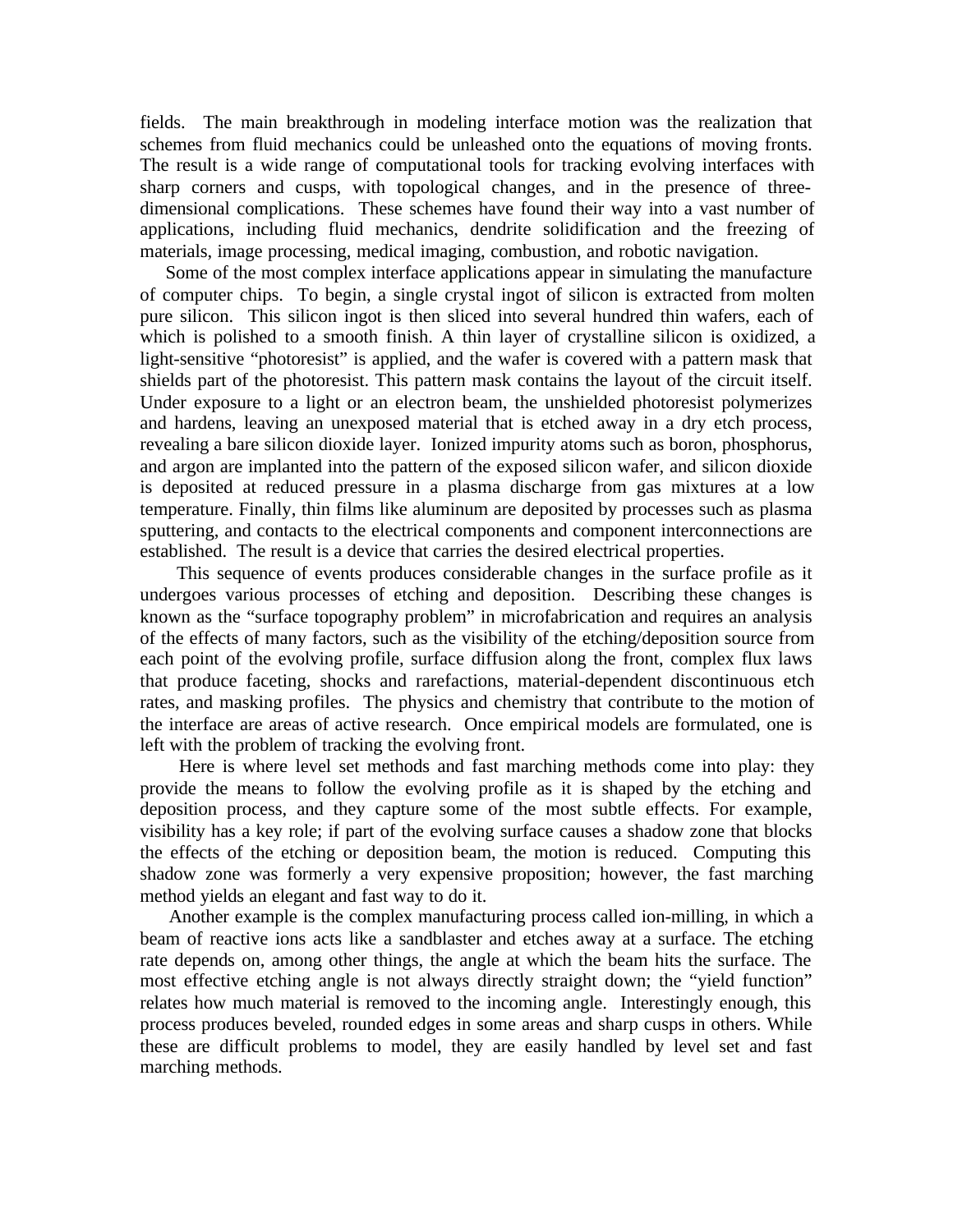### **4 Education**

The importance of strong ties between mathematics and science is self-evident from the examples presented---which, we stress again, are only a tiny sample from a very large pool. Unfortunately, there is a clear shortage of people able to bridge the gap between mathematics and the sciences, and one of the challenges that must be faced is how to educate more.

 It is obvious to us that students of mathematics should be able to understand problems in science, and that students of science should understand the power and roles of mathematics. Each area of science has its own unique features, but the different areas share common features that are often of a mathematical nature.

 The themes of *modeling*, *computation*, and *problem solving* are especially relevant to education.

- **Modeling.** Students in science and mathematics need to be educated in modeling far beyond the simple paradigm exemplified by ``do this experiment, plot the data, and observe that they lie almost on a straight line''. Given a physical problem and/or data, students should learn to construct a mathematical model, explain why the model is appropriate, perform mathematical analysis or a computational simulation, devise experiments to check the accuracy of their model, and then improve the model and repeat the process.
- **Computation.** The view that "anyone can compute" is just as wrong as the statement that ``anyone can build a telescope''. One has to learn how. Much of the current teaching of computation is flawed; a ``cookbook'' strategy of using canned programs without attention to fundamentals is completely inadequate. At the other extreme, scientists should not waste their time implementing outmoded methods or reinventing known algorithms and data structures. Students in science and mathematics need to be aware of the intellectual content and principles of modern computer science.
- **Problem-solving.** In traditional academic presentations of scientific and mathematical problems, the context is stripped away and simplified so that students can focus on the essentials. But, especially when developing students can focus on the essentials. mathematical insights, students must learn how to approach ill-defined, poorly formulated problems---an area in which education is lacking. There are no shortcuts; the only way to learn is by direct experience.

We offer a number of recommendations for education in mathematics and science. Our primary focus is education for students who specialize in mathematics or science; we cannot begin to address the national problem of mathematics and science education for all.

1. Support curriculum development in areas that are essential for connections between mathematics and science. Every curriculum-related activity should include production of Web-based materials.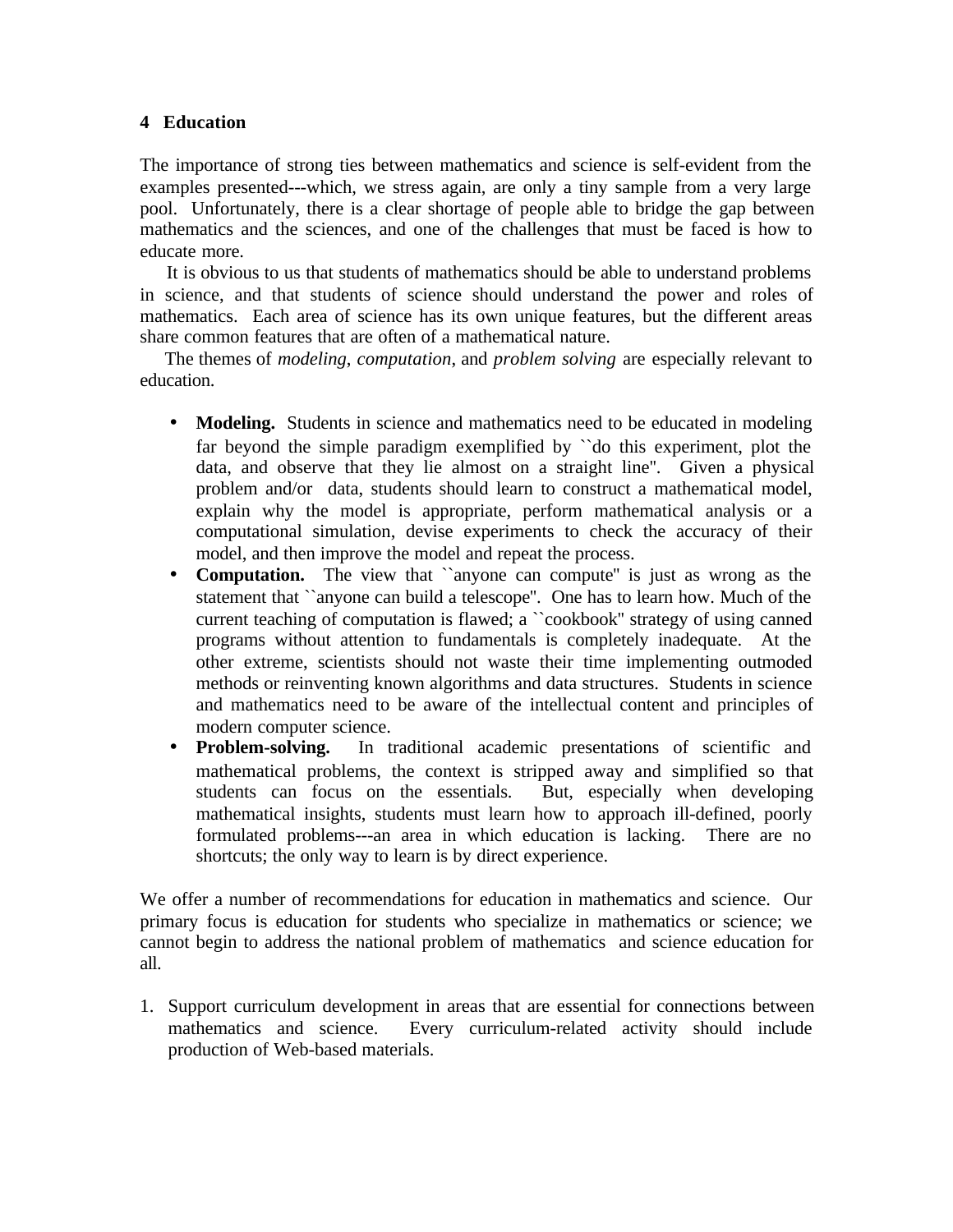- (a) Create modeling courses for high school, undergraduate, and graduate students. Unlike many other skills, modeling can be taught (at an elementary level) to students in high school. At the undergraduate level, there would be enormous benefits if a one-year modeling course were part of the core curriculum in science, engineering, mathematics, and computer science. Graduate modeling courses would deepen the scientific knowledge of mathematics students while enriching the mathematical skills of science students.
- (b) Support development of courses that tie core computer science to science, engineering, and mathematics. Programming, numerical analysis, data structures, and algorithms---each of which is a topic with serious mathematical content-- should be part of the education of every scientist and mathematician.
- (c) Encourage experiments in activities (courses, summer or short-term workshops) that teach scientific and mathematical problem solving. Such programs could involve not only techniques and direct experience of problem solving, but also group projects that teach students how to work collaboratively with others and how to present their work.
- 2. Encourage students to undertake programs of study, at both undergraduate and graduate levels, which combine mathematics and science. That this can be done at the graduate level has been shown by the successful Computational Science Graduate Fellowship program of the Department of Energy, which requires students to undertake a demanding interdisciplinary program in exchange for a generous fellowship.
- 3. Support summer institutes in (i) mathematical topics that address scientific applications and (ii) scientific topics with mathematical content.

The NSF Research Experiences for Undergraduates (REU) program has been extremely successful in exposing students to research at an early stage. REU and other institutes have become important for top undergraduates interested in science and mathematics, and it is now common to prepare for graduate school by attending a summer school or institute. However, these programs are overwhelmingly devoted to highly specialized subjects. In part this is understandable; the organizers want to give the students a taste of research, which is more easily done in a narrow area. But because those summer institutes often determine the direction students will take, NSF should ensure that there are high-quality institute programs with a multidisciplinary emphasis centered on connections between mathematics and science.

Certain emerging areas (such as mathematical biology) are not yet widely covered in graduate programs. Carefully designed summer institutes would help to broaden the education of graduate students whose home institutions lack offerings in such fields.

4. Fund research groups that include both (i) a genuine collaboration between scientists and mathematicians, and (ii) a strong educational program for graduate students, postdoctoral fellows, and possibly undergraduates. To be effective, such funding should be as long-term as possible; if funding is only short-term, researchers are unlikely to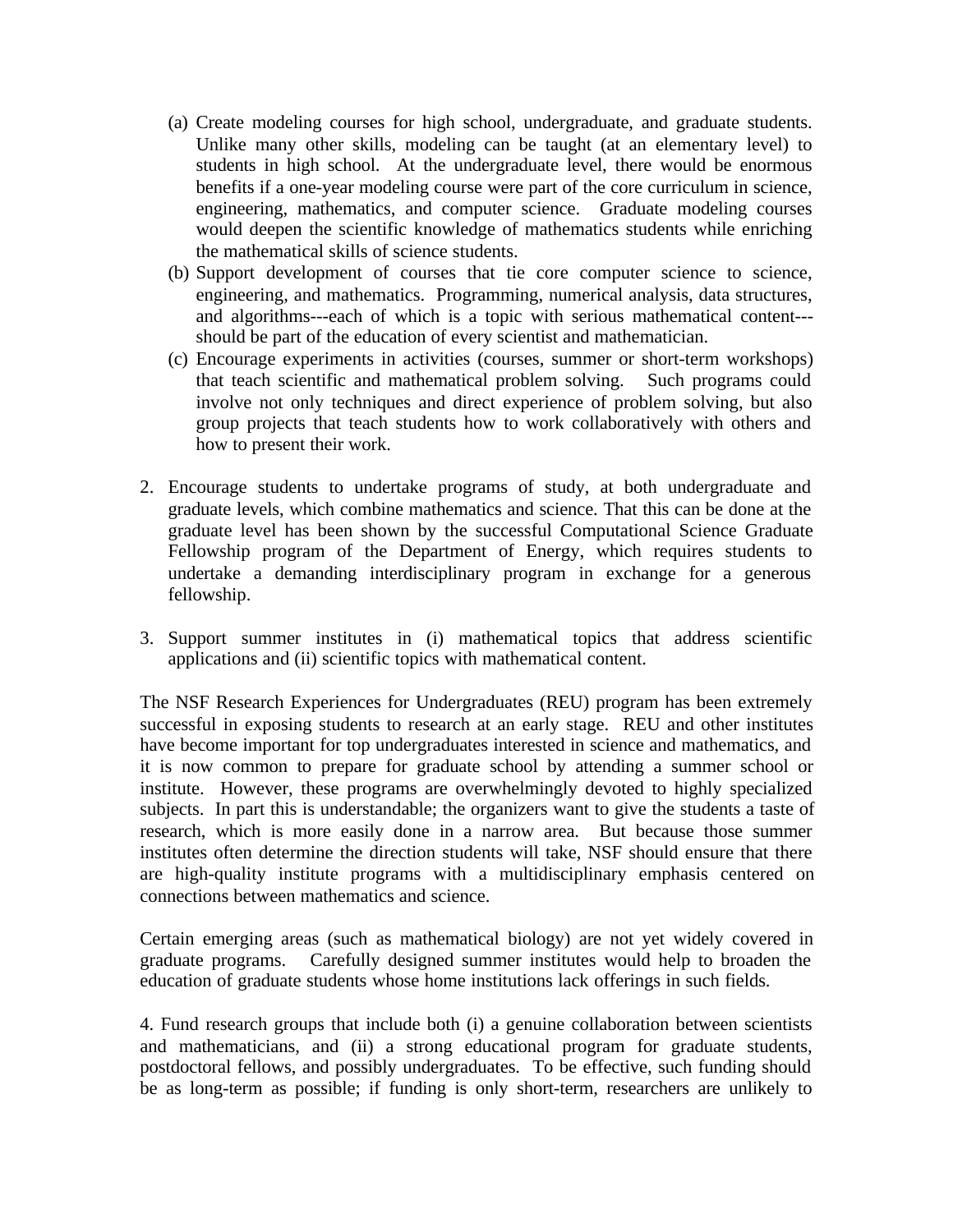make the huge investment of time needed to develop group structures that will sustain multidisciplinary collaborations.

5. Fund postdoctoral fellowships in environments that combine excellence in science with excellence in mathematics. Efforts to create industrial postdoc programs could be expanded to create joint university/national lab postdoctoral fellowships, as well as shortterm fellowships for scientists in mathematics programs with a strong applied component.

Beyond the postdoctoral level, there should be programs to encourage and support faculty who would like to become active in collaborations outside their own discipline. The existing NSF program in this vein, Interdisciplinary Grants in the Mathematical Sciences (IGMS), is small and imposes relatively strict requirements on qualification and support by the home department.

6. Develop a program of group grants for mathematics and science departments that encourage the creation of new courses, experimentation with instructional formats, and coordinated programs of hands-on experiments, modeling, and computation. Departments that receive such grants should have substantial science requirements for undergraduate degrees in mathematics, and substantial mathematics requirements for undergraduate degrees in science. Many, if not most, U.S. undergraduates in mathematics take no, or almost no, science courses. In certain areas of science and engineering, undergraduates take only minimal, and sometimes outdated, mathematics courses; even worse, those courses may give students no understanding of the ties between their fields and mathematics. These unfortunate situations are likely to be corrected only if there is an incentive for departments to change their basic programs.

### **5 Conclusions**

Strong ties between mathematics and the sciences exist and are thriving, but there need to be many more. To enhance scientific progress, such connections should become pervasive, and it is sound scientific policy to foster them actively.

 It is especially important to make connections between mathematics and the sciences more timely. Scientists and engineers should have access to the most recent mathematical tools, while mathematicians should be privy to the latest thinking in the sciences. In an earlier era of small science, Einstein could use the geometry of Levi-Civita within a few years of its invention. With today's vastly expanded scientific enterprise and increased specialization, new discoveries in mathematics may remain unknown to scientists and engineers for extended periods of time; already the analytical and numerical methods used in several scientific fields lag well behind current knowledge. Similarly, collaborations with scientists are essential to make mathematicians aware of important problems and opportunities.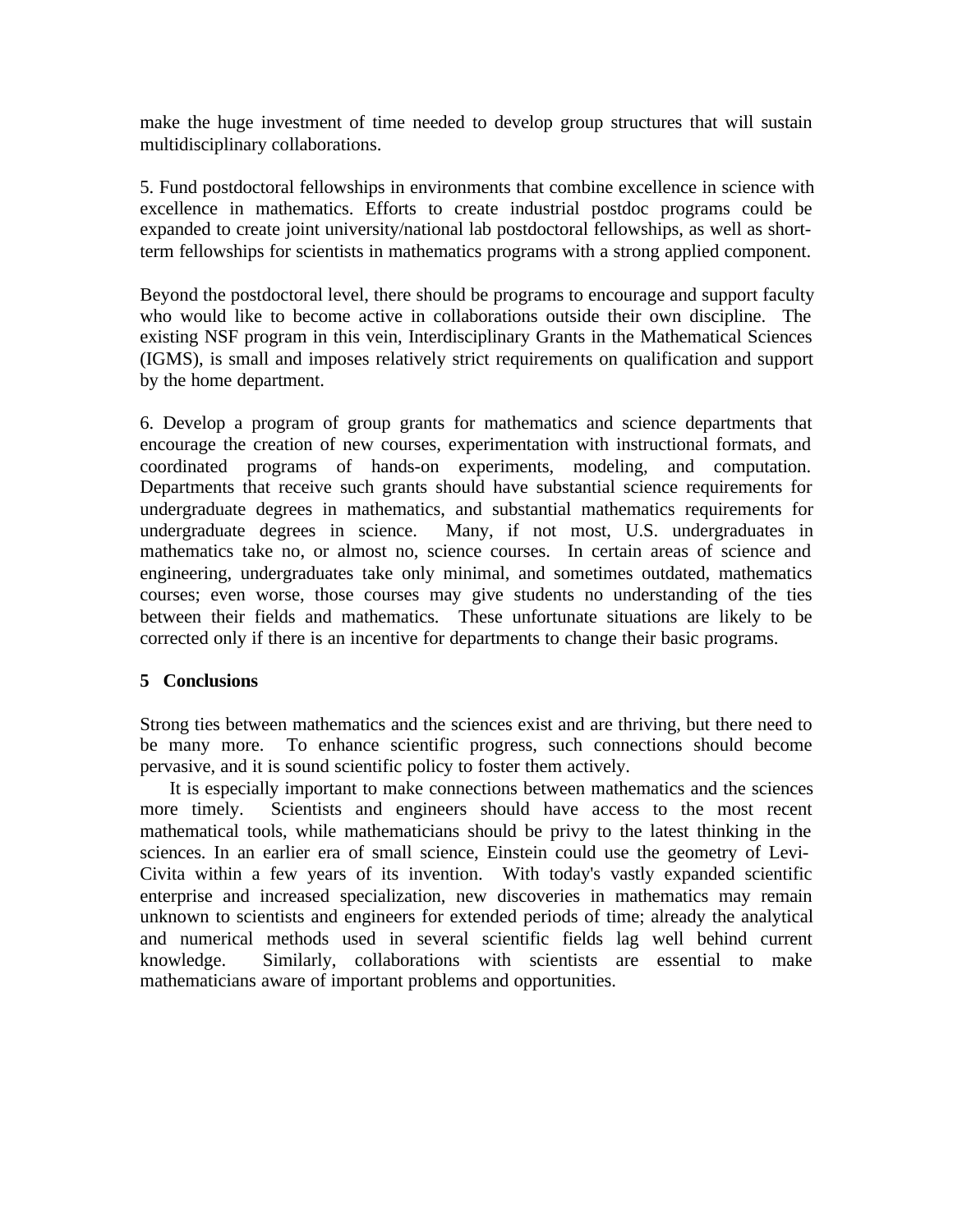### **6 References and URLs**

#### **Combustion**

 $[1]$  Information about Chemkin<sup>™</sup>, a registered trademark of Sandia National Laboratories:

http://stokes.lance.colostate.edu/CHEMKIN\_Collection.html http://www.sandia.gov/1100/CVDwww/chemkin.htm http://www.sandia.gov/1100/CVDwww/theory.htm

### **Cosmology**

[2] M. S. Turner and J. A. Tyson (1999), *Cosmology at the Millennium*, working paper.

[3] Web sites about mathematical models and numerical simulation:

http://star-www.dur.ac.uk/~frazerp/virgo/aims.html http://phobos.astro.uwo.ca/~thacker/cosmology/

#### **Finance**

[4] I. Karatzas and S. E. Shreve (1998), *Methods of Mathematical Finance*, Springer-Verlag, New York.

[5] T. F. Coleman (1999), An inverse problem in finance, *Newsletter of the SIAM Activity Group on Optimization*.

### **Functional Magnetic Resonance Imaging**

[6] W. F. Eddy (1997), Functional magnetic resonance imaging is a team sport, *Statistical Computing and Statistical Graphics Newsletter*, Volume 8, American Statistical Association.

[7] Information about functional image analysis software:

http://www.stat.cmu.edu/~fiasco

### **Hybrid System Theory and Air Traffic Management**

[8] C. Tomlin, G. J. Pappas, and S. Sastry (1998), Conflict resolution for air traffic management: a case study in multi-agent hybrid systems, *IEEE Transactions on Automatic Control*, 43, 509---521.

**Internet Analysis, Reliability, and Security**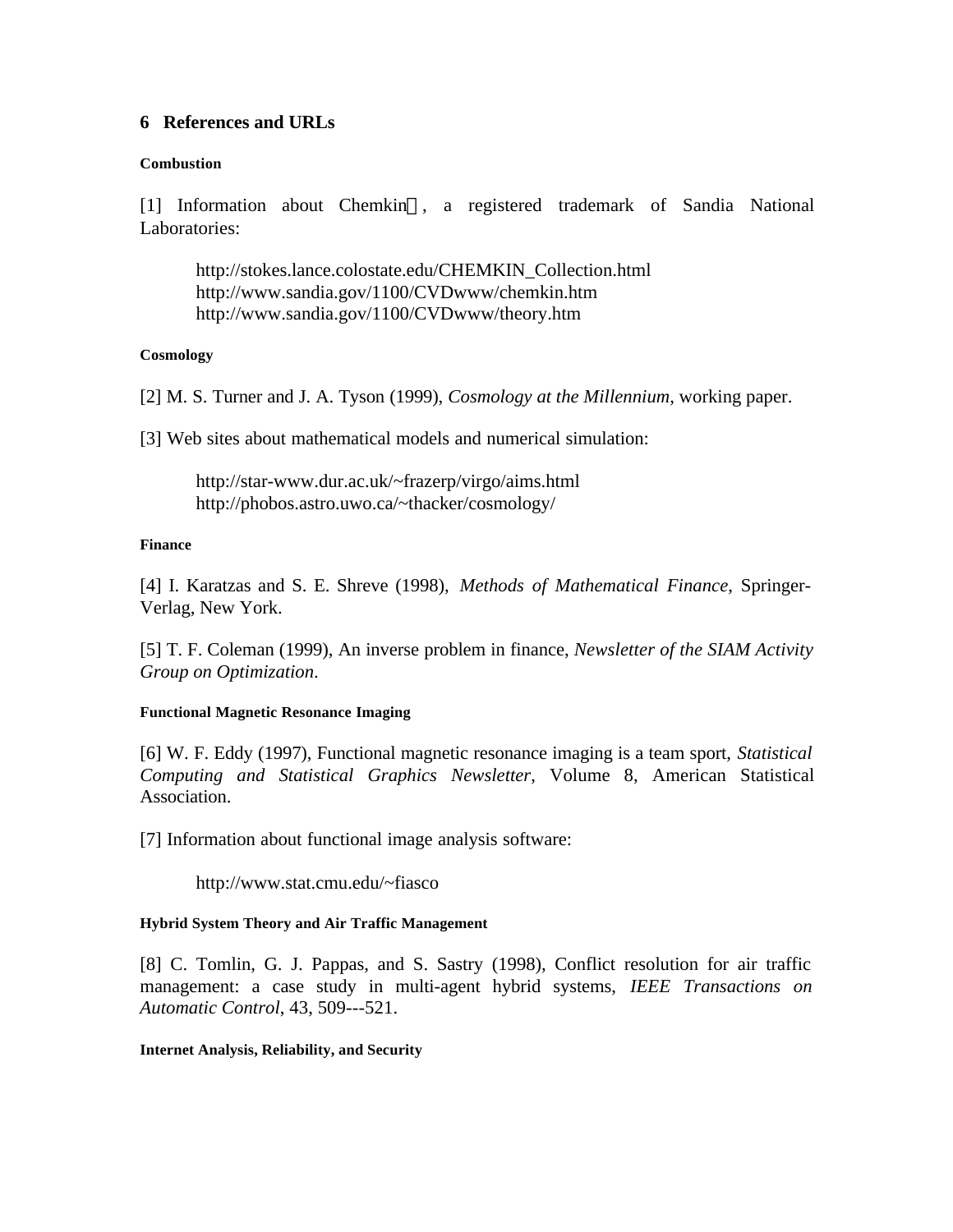[9] Willinger and V.\ Paxson (1998), Where mathematics meets the Internet, *Notices of the American Mathematical Society* 45, 961---970.

[10] The Web site of the Network Research Group, Lawrence Berkeley Laboratory:

http://www-nrg.ee.lbl.gov

#### **Materials Science**

[11] Research trends in solid mechanics (G. J. Dvorak, ed), United States National Committee on Theoretical and Applied Mechanics, to appear in *International Journal of Solids and Structures*, 1999.

[12] G. Friesecke and R. D. James (1999), A scheme for the passage from atomic to continuum theory for thin films, nanotubes and nanorods, preprint.

#### **Mixing in the Oceans and Atmospheres**

[13] P. S. Marcus (1993), Jupiter's great red spot and other vortices, *The Annual Review of Astronomy and Astrophysics* 31, 523---573.

### **Physiology**

[14] J. Keener and J. Sneyd (1998), *Mathematical Physiology*, Springer-Verlag , Berlin.

[15] Details about modeling melanophore in the black tetra (the home page of Eric Cyntrynbaum, the University of Utah):

http://www.math.utah.edu/~eric/research

### **Diagnosis Using Variational Probabilistic Inference**

[16] T. S. Jaakkola, T. S. and M. I. Jordan (1999). Variational methods and the QMR-DT database, submitted to *Journal of Artificial Intelligence Research*.

[17] M. I. Jordan (1998), *Learning in Graphical Models*, MIT Press, Cambridge, Massachusetts.

#### **Iterative Control of Nuclear Spins**

[18] R. Tycko, J. Guckenheimer, and A. Pines (1985), Fixed point theory of iterative excitation schemes in NMR, *J. Chem. Phys.* 83, 2775---2802.

[19] A. Lior, Z. Olejniczak, and A. Pines (1995), Coherent isotropic averaging in zerofield NMR, *J. Chem. Phys.* 103, 3966---3997.